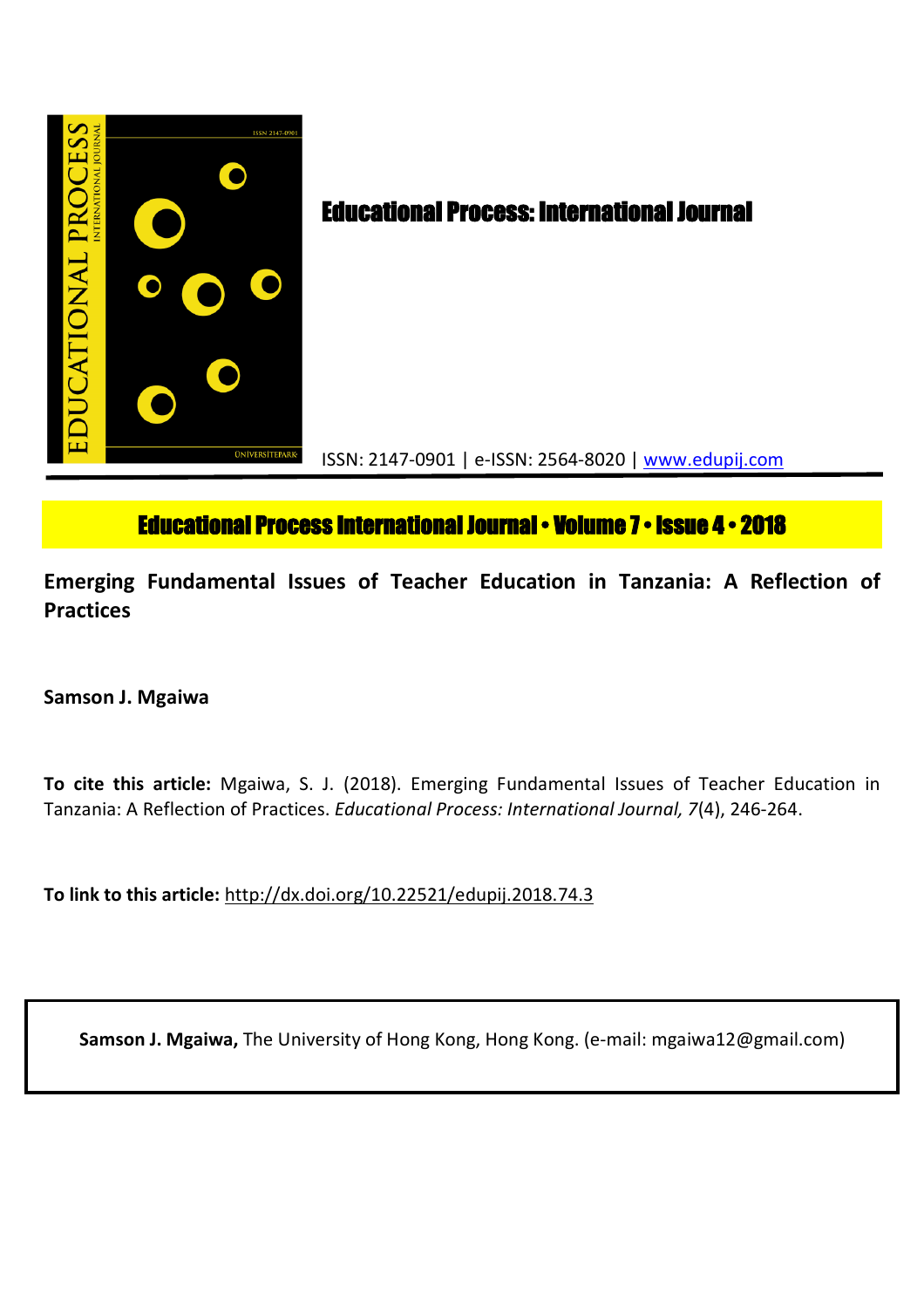# **Emerging Fundamental Issues of Teacher Education in Tanzania: A Reflection of Practices**

# SAMSON J. MGAIWA

#### **Abstract**

Quality of teachers is recognized as one of the critical dimensions for promoting student learning in schools. However, in Tanzania there are several emerging issues that affect teacher education and teachers, and as a result affect students' learning. The existing corpus of literature indicates a death of studies on the systematic understanding of issues that affect teacher education in Tanzania, especially at a time when education across the world is encountering a number of challenges. Employing documentary review and interviews as data collection methods, this paper attempts to analyze the emerging issues affecting teacher education in Tanzania. Employing the Teacher Education Model for the 21st Century, the paper identified five major issues affecting teacher education namely; lack of specific policies for teacher education, lack of continuing professional development, lack of an autonomous teacher regulatory body, inadequate ICT and teacher education, and poor quality of candidates joining teacher education. Generally, the findings indicate that teacher education is not effectively planned in terms of policy imperatives to meet the contemporary professional demands for 21st century education in Tanzania, and beyond. Finally, conclusions and certain recommendations which take a futuristic perspective in preparing 21st century teachers are offered.

**Keywords:** teacher education, teachers, students' learning, Tanzania.



………………………………………........….....………………………………...……………

EDUPIJ • ISSN 2147-0901 • e-ISSN 2564-8020 Copyright © 2018 by ÜNİVERSİTEPARK edupij.com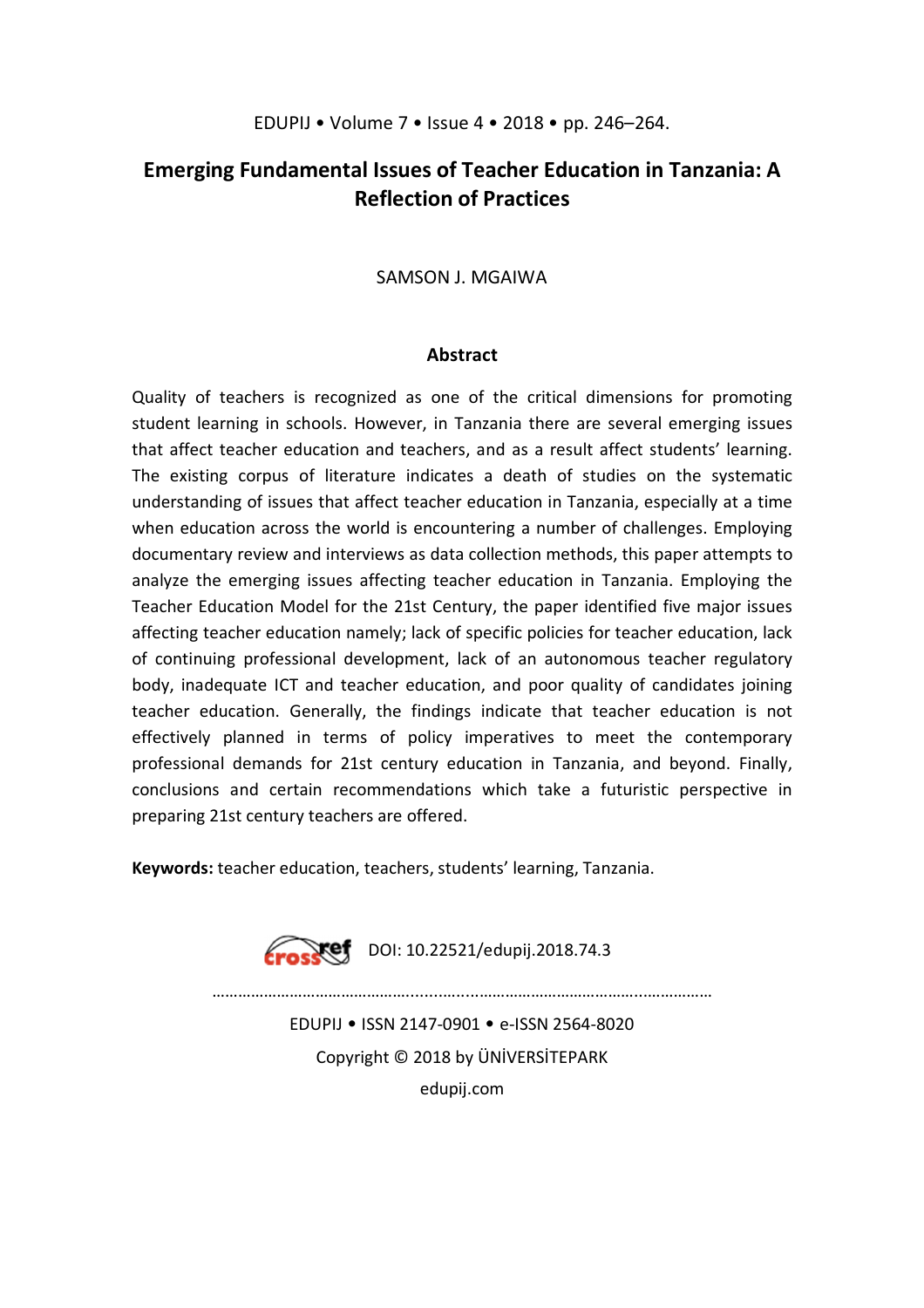#### **Introduction**

The future of any nation that desires to graduate from poverty and be competitive in the world of knowledge economy is reliant upon the quality of its teachers. In fact, the knowledge economy the world now embraces is dependent upon ability of individuals, and that ability of individuals is determined by the quality of teachers a country has. Logically, the two are inextricably concomitant. Based on these arguments, education in Tanzania, as in many other countries around the world, is considered as a basis for economic, social, political, and technological development. As such, in order for education to contribute to development endeavors, the quality of education is vital. Nevertheless, quality of education is dependent upon many factors (i.e., inputs and processes), including the quality of teachers. Although robustness of any educational system is dependent upon many factors, scholars such as Mosha (2006) and Komba and Nkumbi (2008) argued that the quality of teachers in the education profession form an important component for effective education system delivery. In fact, the transformation of a nation in all spheres of life, to a large extent, relies upon the quality of its education system. The quality of education and its graduates as an output of the education system, on the other hand, is dependent upon the quality of inputs and processes when the education system is viewed as a complex manufacturing industry.

A growing corpus of literature acknowledges that the development of a quality education system relies upon the quality of its teachers (Goodwin et al., 2014; Hardman, Ackers, Abrishamian, & O'Sullivan, 2011; Mosha, 2006). Therefore, there is no way to achieve quality education if the quality of teachers are of an unacceptable standard, even when the educational policies, plans, curriculum materials, and educational leadership are all of the requisite standard. Based on this view, teacher preparation and professional development is at the hub of any effective and efficient education system. Besides, teachers are vital components of any education system because they form an important pillar for students' learning by converting national philosophy, educational policy and curriculum goals into instructional objectives and eventually create the environment for students' learning (Richmond & Floden, 2017). Principally, it is well-known that educational policies, educational plans, and curricula by themselves do not develop new knowledge and skills for students; the same can be said for school infrastructure and school leadership. In fact, educational policies, curricula, school leadership, and infrastructure, rather create the environment for teachers to seek new knowledge and skills and turn them into new practices for student learning (Ball, 1998). Therefore, to have quality teachers requires wellarticulated educational policies that, among other things, concisely articulate a wide scope of teacher preparation and continuing professional development. This argument is supported by prominent scholars in teacher education such as Schwille, Dembele, and Schubert (2007), who argue that teacher preparation should take into account the concept of "*continuum of teacher learning"* (p. xx) which encompasses a range of teacher learning, from the initial stages of training to early career years and throughout their teaching career. This implies that in the pursuit of teacher preparation, consideration should not only be given to formal teacher preparation, induction and in-service professional development programs, but also other informal influences on what and how teachers learn and teach (Schwille et al., 2007). However, it is not the gist of this paper to interrogate the full range of teacher preparation, but rather to examine issues surrounding teacher education,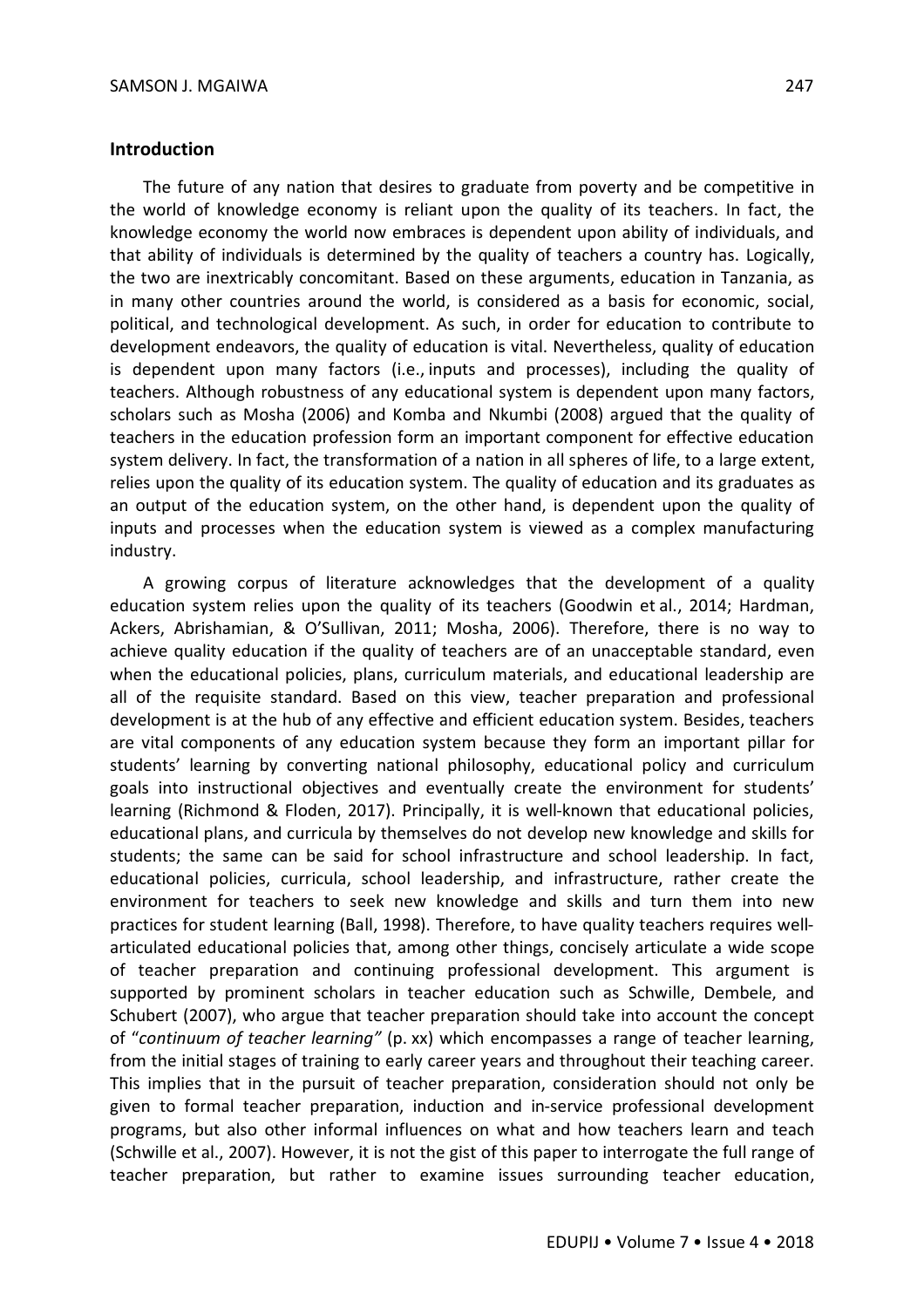particularly on the formal influences, (i.e., pre-service teacher's preparation, induction, and continuous professional development). Paradoxically, the literature indicates a demise of systematic understanding of emerging fundamental issues which affect teacher education in Tanzania. For example, Milinga (2016) examined how teacher preparation for inclusion can be enhanced at universities and university colleges in Tanzania through prosocial education. Therefore, this paper aims to analyze the major issues surrounding teacher education in Tanzania, from pre-service teacher preparation and induction, to continuing professional development and support. It is strongly believed that making a systematic understanding of the emerging fundamental issues in teacher education will inform the ongoing debate on the quality of education in Tanzania, and other countries of similar contexts, and subsequently find strategic common solutions to the existing issues affecting the education sector. Following this introduction, the remainder of this paper is organized as follows. Section 1.1 introduces the basic facts about teacher education in Tanzania; Section 2 addresses the emerging fundamental issues in Tanzanian teacher education; Section 3 presents the opportunities for change; and Section 4 offers recommendations and conclusions.

#### *Teacher Education and Tanzanian Education system*

The concept of teacher education has a varied meaning among scholars. In most cases, teacher education has been defined based on two major aspects (i.e., pre-service and inservice). For example, Oyekan (2002), while capitalizing on the pre-service dimension, defined teacher education as the provision of professional education and specialized training within a specific period for the preparation of individuals who intend to develop and nurture the younger generation into responsible and productive citizens (p. 12). On the other hand, Izuagba and Obiefuna (2005), in addressing the in-service perspective, defined teacher education by referring to all programs designed to help teachers already in-service to continuously update their knowledge, skills, and attitude in order to contend with continuing changes in methods, course content and resources used in teaching. With the idea to accommodate the two aspects (i.e., pre-service and in-service), Nakpodia and Urien (2011) defined teacher education as the process which nurtures prospective teachers and renews qualified teachers' knowledge, skills and attitude in the form of continuous professional development. This paper adopts this definition because it takes into account both the preservice and in-service dimensions of teacher education.

Teacher education in Tanzania is currently managed by the Ministry of Education, Science, and Technology (MoEST). The ministry manages a total of 34 public teacher's colleges and provides guidance to about 14 registered privately-owned colleges that prepare teachers at the certificate and diploma levels (Kitta & Fussy, 2013; Luwavi, 2012). Universities, which are under the supervision of the Tanzania Commission for Universities (TCU) and the directorate of higher education at the MoEST are responsible for the preparation of undergraduate and post-graduate teachers. The teacher education directorate at the ministry is responsible for the management of teacher education nationwide. The directorate deals with the preparation of "Grade A" (certificate) and Diploma teachers to satisfy teachers' needs for pre-school, primary and secondary education (Ministry of Education and Vocational Training [MoEVT], 2010a). In order to ensure that, there is a reliable and dependable quality standard for graduates of teacher education, with examinations and certification of Grade A and Diploma teachers administered nationally by the National Examination Council of Tanzania (NECTA). For example, in a bid to improve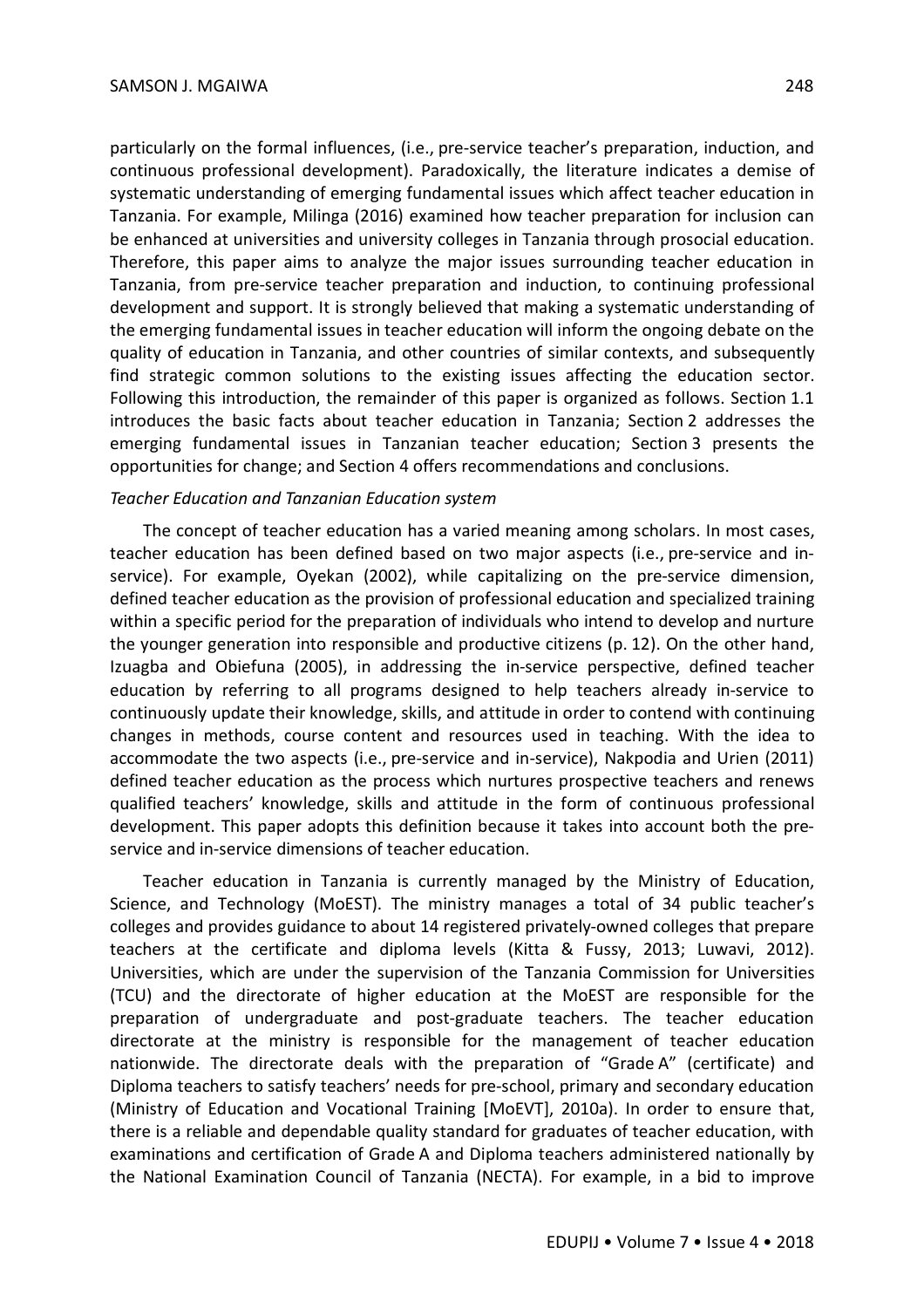education delivery, particularly within the last decade, the Government of Tanzania has been implementing educational reforms under the umbrella of the Educational Sector Development Program (ESDP). Although the on-going reforms have focused on sector-wide reform in primary and secondary education, it has been implemented concurrently with innovations in teacher education due to the fact that the three subsectors are all interdependent. Despite these reforms, the educational sectors, including higher education, are all face quality challenges. For example, while at the primary and secondary school levels the quality of education has been repeatedly reported as poor (Sifuna, 2007; Sumra & Rajani, 2006; Vavrus, 2009), at the higher education level, Mgaiwa (2018) and Mgaiwa and Ishengoma (2017) identified several institutional challenges which curtailed the quality of higher education, including the quality of teaching graduates.

Teacher education in Tanzania is featured by key issues of recruitment, structure, curriculum, governance, financing, and accreditation and standards that are taken into account when making decisions about the teaching profession. This section of the paper focuses on the first two issues; recruitment and structure. Teacher training is currently offered through three clusters: Grade A (certificate) teachers, Diploma teachers, and Degree graduate teachers. Grade A teachers are prepared to teach pre-primary and primary school students, whilst Diploma holders are prepared to be secondary school teachers, although most also teach in primary schools. Degree graduates are prepared to teach in secondary schools, but mostly high schools and teacher training colleges.

Underscoring the importance of quality and competence of school teachers, the minimum entry qualification to be admitted in training colleges has been revised several times (i.e., in 2009/2010 and 2016). For instance, as from the 2009/2010 academic year, a two-year Grade A teacher certificate training program was offered to candidates having passed the Certificate of Secondary Education Examination (CSEE) with a minimum qualification of "Division IV" 27 points, compared to a previous minimum entrance qualification of Division IV 28 points. Moreover, credit passes in English and Mathematics subjects were preferred for selection to join teacher colleges, particularly public colleges.

The diploma in education is a two-year course for candidates with a minimum qualification of two principal passes and a subsidiary in an Advanced Certificate of Secondary of Education Examination (Kitta & Fussy, 2013; UNESCO, 2010). As such, from the 2018/2019 academic year, a diploma in education will also include Form Four graduates, but they will have to pursue their Diploma in Education in three years, whilst also pursuing their Advanced Secondary Education and taking the Advanced Certificate of Secondary Examination (ACSE) prior to their final diploma examination. For the Grade A course, from the 2016/2017 academic year, the entry qualification to the Grade A teaching certificate course was increased from Division IV 27 points to at least Division III with at least two principal passes in Certificate of Secondary Education Examination (CSEE).

Similarly, for a Diploma in Education, entry qualification increased to at least Division III with two principal passes in teaching subjects. Nevertheless, this is still a very low qualification for a country aspiring to prepare a quality workforce capable of competing on the world stage as a knowledge economy.

At the bachelor's degree level, prior to 2005, training lasted for four years. However, anecdotal evidence indicates that the significant demand for teachers over the past decade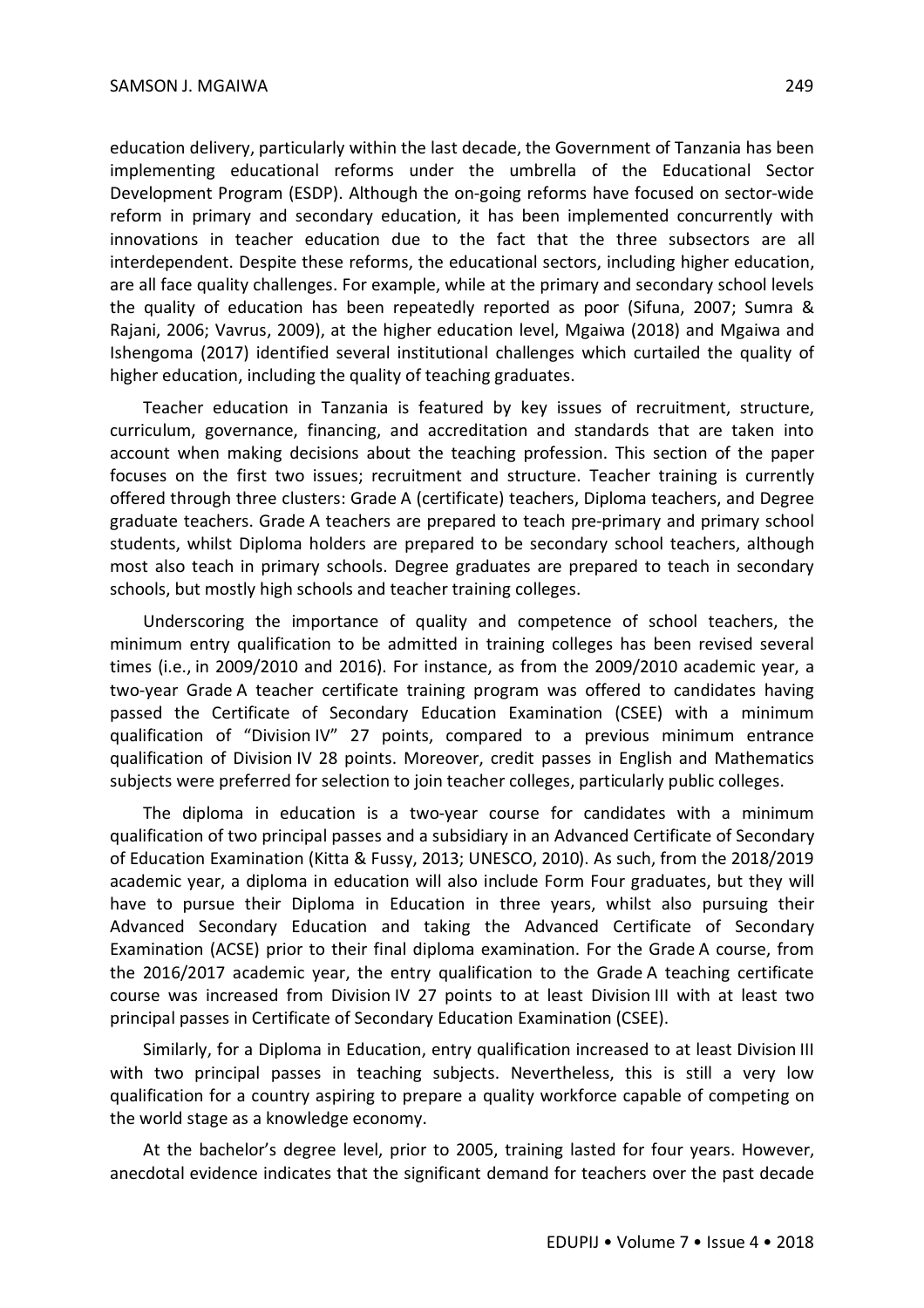led to the duration being reduced down to three years. As such, training at this level varies in specializations and constitutes two categories of teachers. Category one teachers are prepared as college tutors and specialize in professional courses with fewer academic subject courses. Category two teachers are prepared for teaching in secondary schools, and learn more academic subjects with relatively fewer professional courses. However, the entry qualification for the two categories is relatively low compared to other professions. This is because the teaching profession in Tanzania is not considered a competitive job that attracts good quality candidates compared to professions such as law, engineering, computer science, medicine, and natural science professions.

Based on the reviewed literature, it is evident that there is a dearth of systematic understanding of the issues that surround teacher education in Tanzania. Besides, there has been no studies that have examined the emerging fundamental issues which affect teacher education in Tanzania by looking at their practices. Most previous studies concentrated on one variable or aspect, and the way it could affect the education system whilst ignoring other aspects that remained unchanged over the years.

Generally, the rationale behind analyzing the emerging fundamental issues in teacher education will help the Tanzanian government to make interventions on such issues and, as a result, revitalize national teacher education in order to realize educational excellence and thereby improve the quality of education. However, for these interventions to register a notable impact on the quality of education, it is imperative for there to be a systematic understanding of what major issues have constricted teacher education in Tanzania in the past in order to improve future educational decisions, practices and plans. Therefore, this paper responds to such a call by taking a new perspective in undertaking a detailed review and seeking stakeholders' insights on the emerging fundamental issues which face teacher education in Tanzania.

#### *Conceptual framework*

In pursuit to realize this research objective, a teacher education model for the  $21<sup>st</sup>$ century was adopted from Singapore National Institute of Education (NIE). The main assumption of the model being that the 21st century learner is at the center stage of teacher education goals. From the conceptual framework shown as Figure 1, it is assumed that each child should be nurtured to optimize his or her moral, intellectual, social and aesthetic potential. The model further assumes that preparation and development of teachers is not an end in itself, but a step towards achieving the desired outcomes for students in schools. The *Values, Skills, and Knowledge Framework* serves as a key guiding principle which ensures that teacher's learning is supported by a foundation of skills and knowledge, which in turn is securely bound by a set of core values.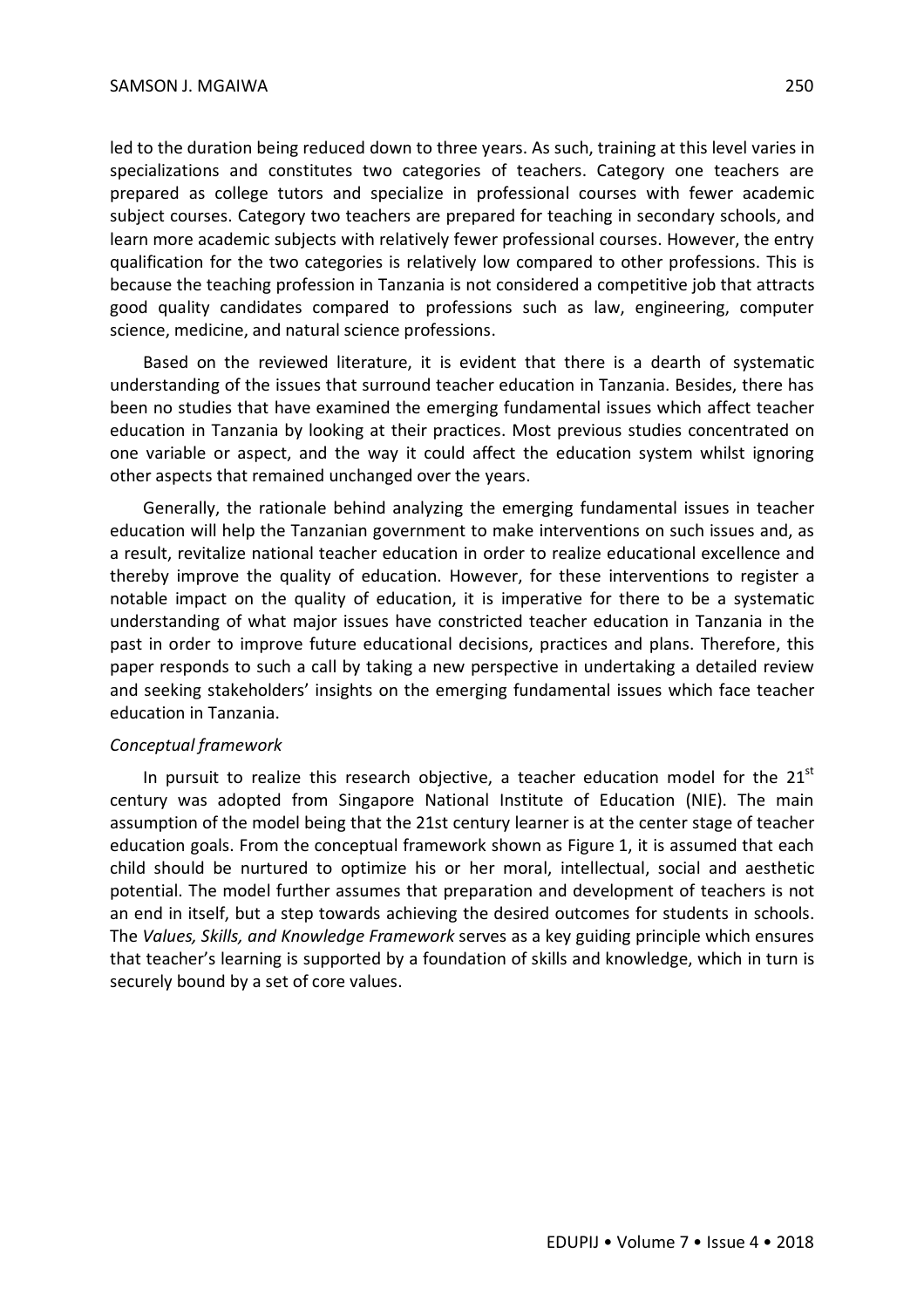

**Figure 1.** Teacher Education Model for the 21<sup>st</sup> Century *Source: Adopted from Singapore National Institute of Education.*

On the conceptual framework, *pathways* mirrors a holistic teacher education which offers innumerable points of entry to a wide range of programs which empower teachers to make informed decisions about learning options so as to achieve their academic and professional aspirations. Teacher learning is an endless process and because of changing educational, societal, and technological factors, teachers in Tanzania must be given timely and appropriate opportunities at every stage of their careers in order to upgrade and develop their professional capability. Therefore, based on this argument, this conceptual framework is geared towards preparing future educators and further developing the capacities of in-service teachers. The various programs cater to a wide range of disciplines taught in schools, whilst specific learning objectives are epitomized in each course curriculum. Within this framework, *curricula* are designed to offer a holistic learning experience, with a focus on content knowledge, pedagogical skills for teaching specific subjects, and communication skills, as well as emphasizing the psychology, philosophy, and sociology of education.

The *theory-practice nexus* and institutional frameworks for transforming *pedagogies and assessment* are indispensable elements of teacher learning that drive programs, curriculum development, and innovation. As such, the assorted approaches are geared towards strengthening the *theory-practice nexus* to help teachers more effectively transition into schools, as well as to acclimatize to the changing school environment. Pedagogical instruction involves furnishing teachers with a wide range of pedagogical skills in effective teaching, facilitation of learning, mediation of the knowledge base and design of learning environments. The use of apposite evidence-based assessments to evaluate learning upshots of students is also an important instructional tool that teachers must acquire. In the context of strengthening the *Theory-Practice nexus*, the success of this model relies on a strong *tripartite relationship* between the Ministry of Education, Science, and Technology (MoEST), colleges, and schools.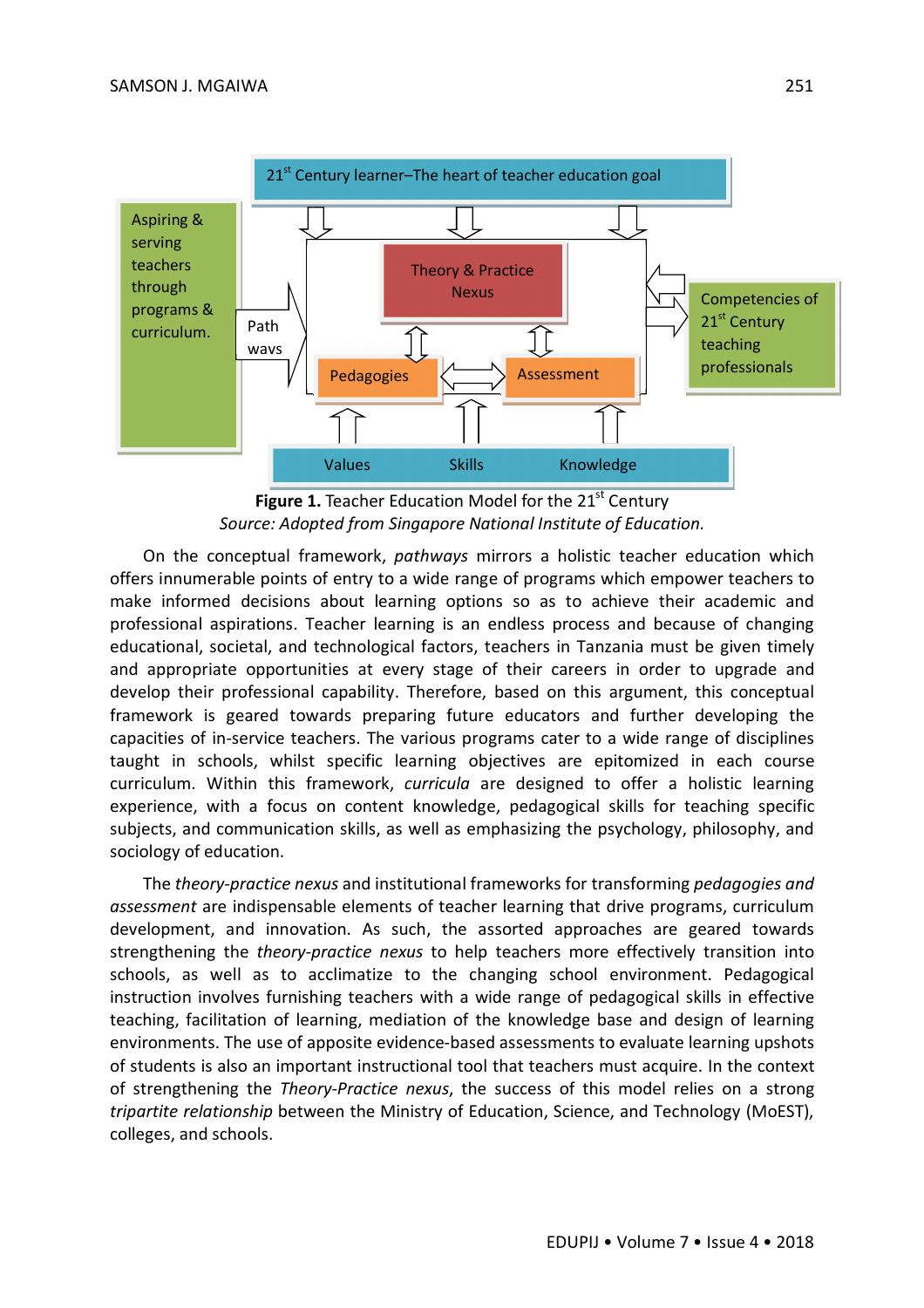#### **Methodology**

The current research was conducted at seven research sites (four schools, two universities and one college of teacher education) in Iringa municipal, located in the southern highlands of Tanzania. Two main data collection methods were employed: documentary review as the main data collection method, and in-depth interviews. In accordance with the observance of ethical research principles, the research sites and the interviewees were anonymized. As a large part of the data was collected through documentary review, data generation involved examining and evaluating documents both in print form and electronic format. This process was conducted based on Bowen's (2009) argument, in which the focus is on generating meaning, gaining understanding, and advancing knowledge on human behavior, events and actions from the past through to the present. Therefore, in order to make a generation of information feasible through document analysis, the libraries of the University of Hong Kong and Mkwawa University College (Tanzania) were used.

Based on the main objective of the research, two main criteria were employed in sorting documents for review; namely the document type (i.e., peer review journal articles, books, and official reports from the Tanzanian government, universities, and supranational organizations such as the UNESCO). For the purpose of making sure that selected documents elicit dependable data, the author followed the four conditions for managing documentary review sources in social sciences as developed; viz., authenticity, credibility, representativeness, and meaning. Therefore, original documents published by individual scholars were scrutinized and synopses noted. Largely, the researcher collected several published works, government reports, program reports, educational policies, and training manuals. In addition, the researcher conducted interviews with tutors, lecturers, and secondary school teachers in order to garner insight as to the emerging issues that surround teacher education in Tanzania.

For the interview sourced data, a total of 12 participants were interviewed in depth (classroom teachers, college tutors, and academicians). Based on this research, classroom teachers were selected purposively because they were considered to have information and experience on the emerging issues regarding teacher education. On the other hand, the university academics and college tutors were selected so as to add insight about the practice of teacher preparation and experience of undertaking education sector research. Data collection for each interview lasted between 15 and 25 minutes, and all interviews were audio-recorded with the interviewees' consent. The overarching questioning during the interviews focused on the following key issues: What emerging fundamental issues do they consider exist within teacher education in Tanzania? What strategies do they consider would help solve the existing fundamental issues affecting teacher education in Tanzania? Owing to English being the language of instruction in Tanzanian secondary education, teacher colleges and higher education, all of the interviews were conducted in the English language. In order to assure the participants would be granted anonymity and confidentiality, a consent form was prepared and all invited research participants were requested to sign it to confirm their voluntarily participation in the study.

Data collected from both the documentary review and the face-to-face in-depth interviews was analyzed based on Braun and Clarke's (2006) six steps of thematic analysis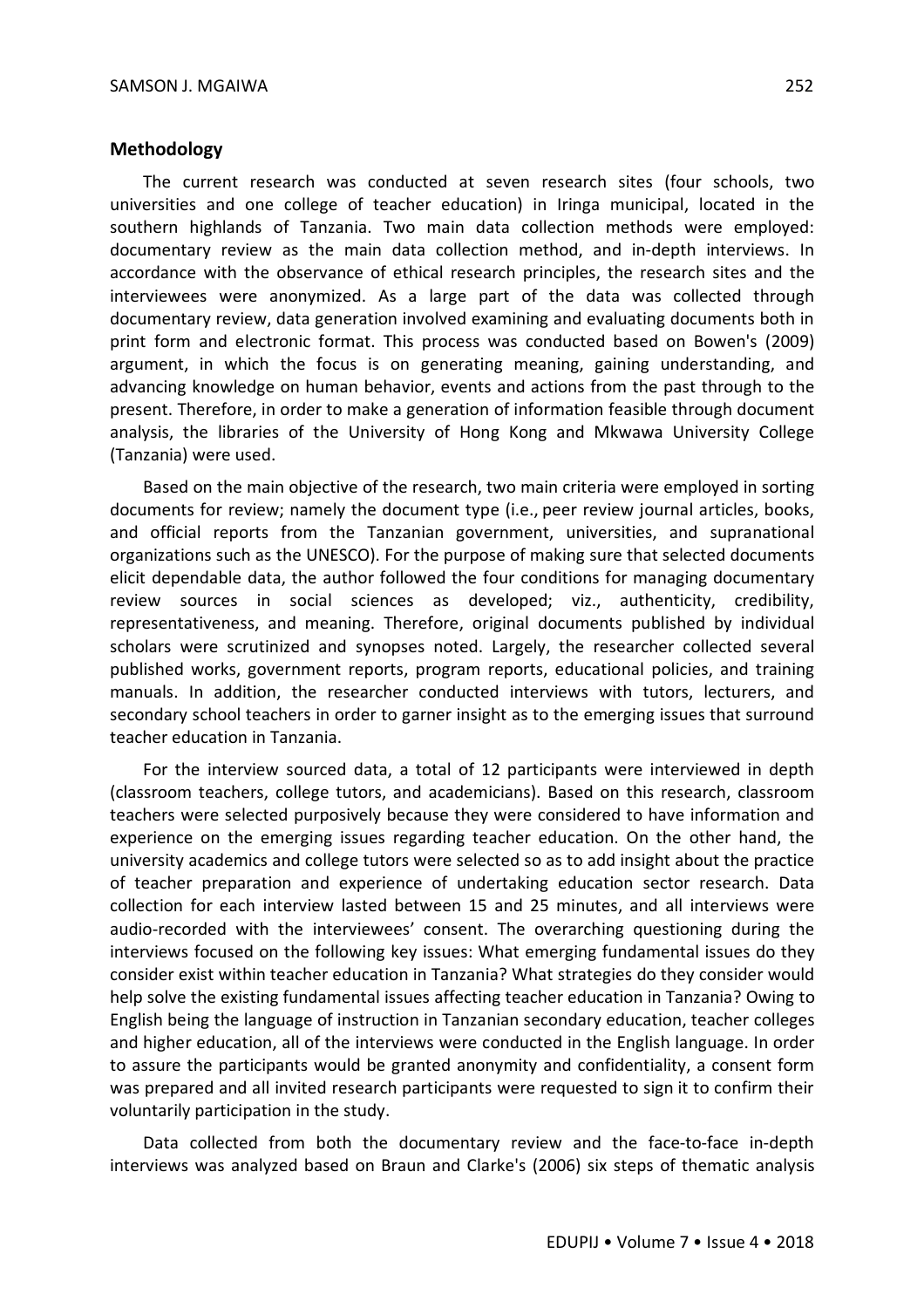(i.e., familiarization with data, generating initial codes, searching for themes, reviewing themes, defining and naming themes, and producing a report) (p. 87). During the reporting of the in-depth interviews' findings, pseudo names were used to represent the four research sites (i.e., "RS1," "RS2," "RS3," "RS4," "RS5," and "RS6"). As such, the researcher refrained from using the participants' actual names; instead using pseudo names (an alphabet letter) to represent the participants from each research site (i.e., Participant Q, R, X, U, V, Y, Z, W, S, T). Braun and Clarke (2006) argued that for advanced and insightful data analysis, data collection, transcription, and subsequent analysis should be conducted by the researchers themselves. In this regard, the researcher collected, transcribed, and analyzed all of the data. Thematic analysis was used as it was deemed to ensure that all opposing themes would be recognized. After analysis of the data, six major themes emerged in this research study: Lack of specific policies for teacher education; lack of continuing professional development; lack of an autonomous teacher regulatory body; inadequate ICT and teacher education; and, poor quality of candidates joining teacher education. In support of the findings for these themes, participants' quotations are presented verbatim to demonstrate key issues from the interviewees' perspectives.

#### **Results**

#### *Lack of specific educational policies for teacher education*

The Tanzanian education system has benefited from many policy directives and reforms over the past two decades. Among them are Tanzania Development Vision 2025 launched in 2000, the Education and Training Policy (ETP) of 1995, the current education policy from 2014, the Technical Education and Training Policy of 1996, the National Higher Education Policy of 1997, the Educational Sector Development Program (ESDP) of 1997, The National Strategy for Growth and Reduction of Poverty (NSGRP) of 2005, Education for All (EFA), The Millennium Development Goals (MDGs) from 2000, and the ICT Policy for Basic Education that was launched in 2007. These policy initiatives and reforms have shaped thinking and guided design and implementation of educational activities and programs in Tanzania.

Teacher education has been rendered an imperative task of ensuring quality and meaningful learning is realized by students in order to achieve such goals. The ESDP subprograms (PEDP and SEDP), for example, were implemented concurrently with an increased and improved teaching workforce. As such, the government, working in partnership with the private sector, has been participating in teacher preparation and continuing professional development to equip teachers with the requisite knowledge and skills to facilitate student learning (Ministry of Education and Vocational Training [MoEVT], 2010b; United Republic of Tanzania [URT], 1995, 2000, 2005, 2007). However, the teacher education system in Tanzania has been in operation without any specific national policy to guide its provision and management. Arguably, this may be attributable to the current questionable quality of teachers that Tanzania has experienced in the past two decades or so. Therefore, in order to change this state of play, there is a dire need for the Government of Tanzania to have a specific National Teacher Education policy that will guide the provision, support, and management of teacher education; or teacher education needs to be given special emphasis in the national educational policy as the heart of any country's effective education system. In a detailed face-to-face interview with a policy expert from one of the universities, the interviewee had the following to say: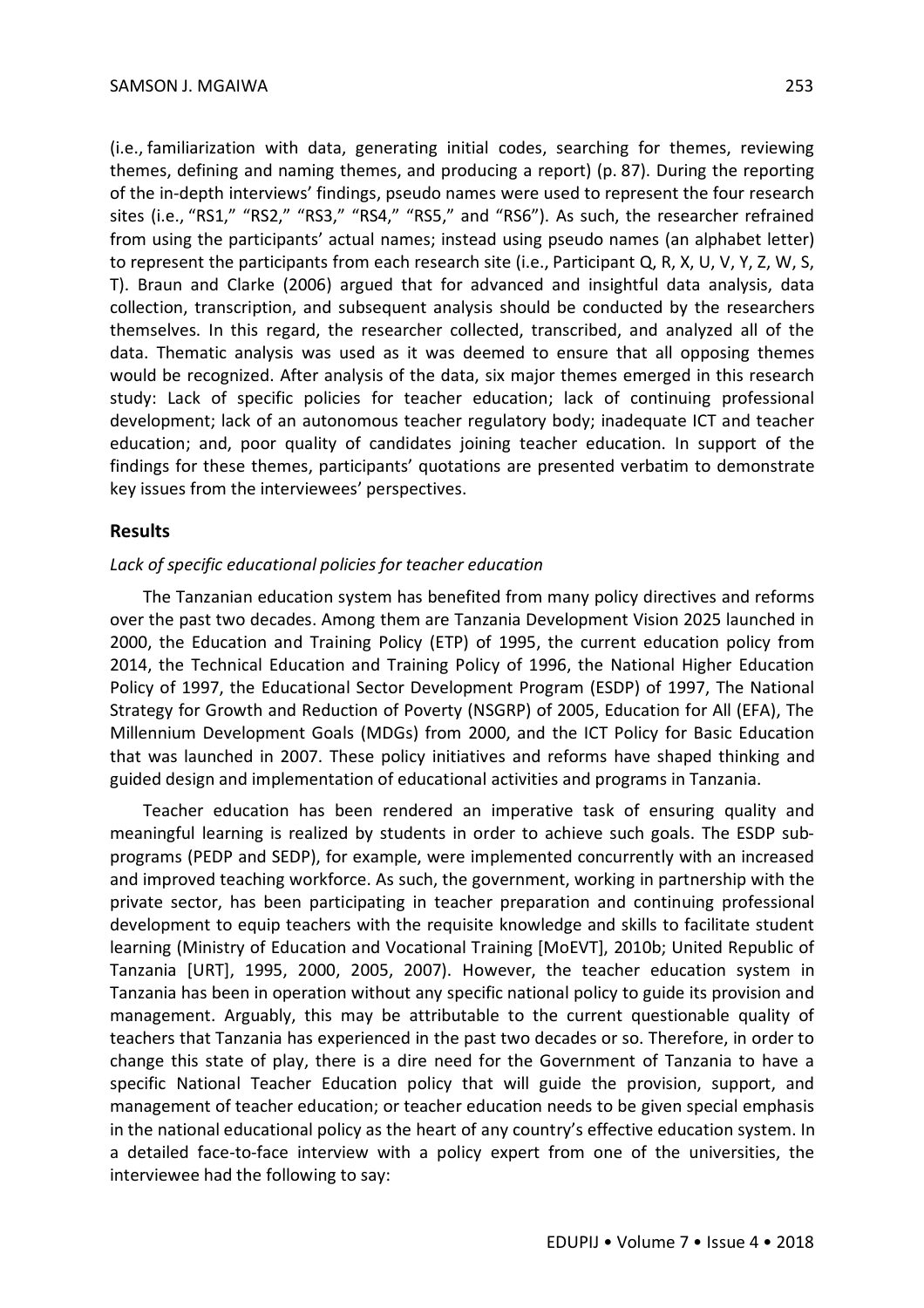*With my experience of analysis and research on educational policies, teacher education is one of the areas that lacks policy document and requires an independent policy document because teacher education forms an important basis for all other education levels in the country.* [Academic Staff, RS6]

From this quotation, it is clear that teacher education in Tanzania lacks adequate policy support to render teacher education effective and thereby realize the country's educational goals. Therefore, this paper highly emphasizes that policymakers should take on this responsibility and accordingly advise the government of the need for an independent and specific policy for teacher education.

#### *Lack of continuous teacher professional development*

Continuous Professional Development (CPD) is the process by which teachers (like other professionals) reflect upon their competences, maintain up-to-date competences, and further develop their competences. Teacher professional development provides opportunities for teachers to explore new roles, develop new instructional techniques, refine their practices and broaden themselves both as educators and as individuals. As the world that prospective teachers are being prepared to work in is continually changing, and because the teaching skills required are evolving likewise, no initial course of teacher education can be sufficient to prepare a teacher for a career of 30 or 40 years (Soko, 2012, p. 7). It is from this argument that a teacher is considered as always a learner, and thus, the training of qualified teachers does not end with their graduation from Teacher College, but rather continues throughout their entire teaching career. In order for teachers to continue working efficiently and productively towards a meaningful quality of education, they must be afforded opportunities for professional development in order to ensure they are kept professionally up to date and able to face new global teaching challenges (Soko, 2012). With this kind of thinking, governments, voluntary agencies, non-governmental organizations and individuals commit significant resources including funds towards building and developing Teacher Professional Development (TPD). Despite its importance, TPD requires the support of both government and non-governmental organizations. However, findings from Komba and Nkumbi's (2008) study on stakeholders' perceptions and practices on teacher professional development in Tanzania indicated that TPD was inadequately supported and motivated by government and non-governmental organizations alike. This finding was also supported by Kitta and Fussy (2013), who also pinpointed in their review that teacher professional development was weak and unsupported by government and nongovernmental organization stakeholders and that it affected the preparation of quality teachers in Tanzania. As such, during the interviews, there was a feeling from many participants that professional development was not fully supported, especially by employers. For example, some of the interviewed teachers mentioned the following:

*I think there is little support for teacher professional development. As in my case, although I have worked for 13 years, I have attended training only once despite the fact that at some point the curriculum was changed and was obvious it would require all teachers to update our knowledge about the new curriculum's requirements.* [Participant T, RS2]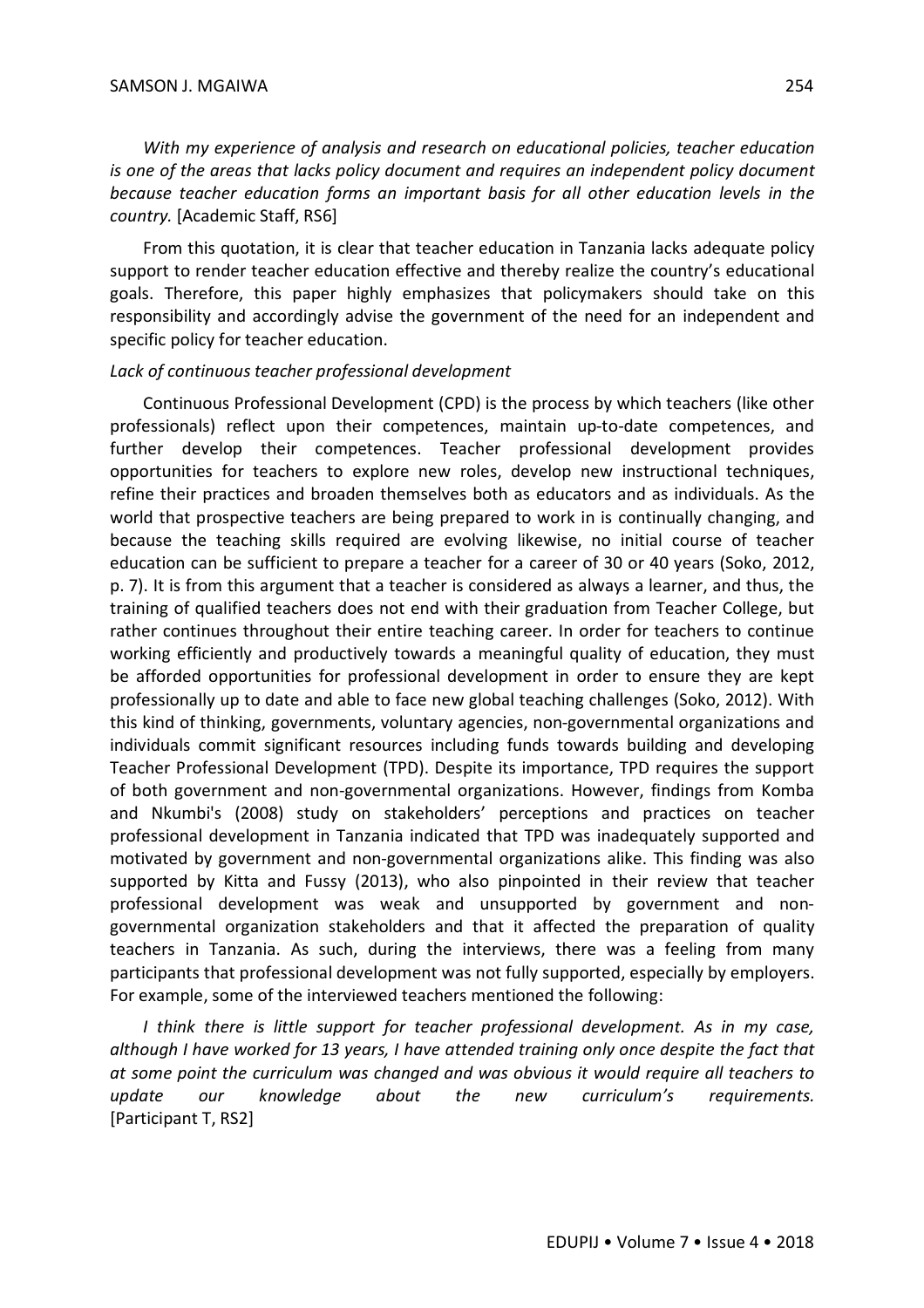*When I wanted to go for further studies which I financed myself, my employer was reluctant to release me despite the fact that the policy allows for TPD. I applied three times, yet I was not released until my fourth time of application.* [Participant Z, RS3]

These quotations indicate that TPD is very limited and that employers do not support teachers who are motivated to train themselves by attending further studies and hence they have to cross many hurdles in order to pursue further studies. These findings, however, support the findings of Komba and Nkumbi (2008), who revealed that teacher professional development in Tanzania is poorly coordinated and rarely budgeted for. The findings on practices indicate that the conception of TPD combines both the improvement of teachers' academic qualifications and professional growth. However, the extent to which education authorities support this process in Tanzania varies, as does the effectiveness of the different approaches for TPD. A growing body of research suggests that in order to be most effective, TPD activities should be spread over time, be collaborative in nature, use active learning approaches, be delivered to groups of teachers, include periods of practice, coaching, and follow-up, promote reflective practices, encourage experimentation, and respond to teachers' needs (Komba & Nkumbi, 2008). Arguably, developing quality teachers and empowering them is fundamental to the development of not only the education sector but also of society. As such, the focus on teachers' professional development is the only effective route to the realization of quality education through a national education reform strategy. Therefore, there is a dire need to change the practices of the past by clearly planning TPD and fully funding the process at all levels in order to improve the quality of teachers so that they can cope with the ever-changing world of teaching.

#### *Lack of induction and mentorship programs to beginning teachers*

Teaching involves the use of a wide body of knowledge about the subject being taught, and other sets of knowledge about the most effective ways to teach that subject to different kinds of learners. Therefore, teaching requires teachers to continually employ a complex set of tasks. It is widely acknowledged that the initial years of teaching for beginning teachers are the most stressful, with difficult moments throughout a challenging period (Luft, 2009). Some scholars such as Murray (2008) and Turner (1993) argued that such challenging moments are, to a great extent, attributable to discrepancies between what is taught in colleges and the actual teaching context in schools. In a bid to offer some solution to such discrepancies, Lee (2018) argues for bridging the gap between content-based preparation at universities and culturally situated pedagogical training within the context where teachers are likely to be hired. He emphasizes that in doing so results in teachers with higher levels of self-efficacy, agency, and professional confidence (p. 1). Besides, key findings on most successful probationers and their colleagues who were found to be less successful indicated that personal cognitive style and the level of support they received in their placement were the determinants of some teachers' relative levels of success (Turner, 1993, p. 41). During interviews held with teachers in the current study, some mentioned the existing state of the art on the induction and mentorship of beginning teachers:

*I and my two colleagues started in the teaching profession in the last four years, but we were not exposed to any kind of induction that would help us in our initial years of our teaching career.* [Participant X, RS4]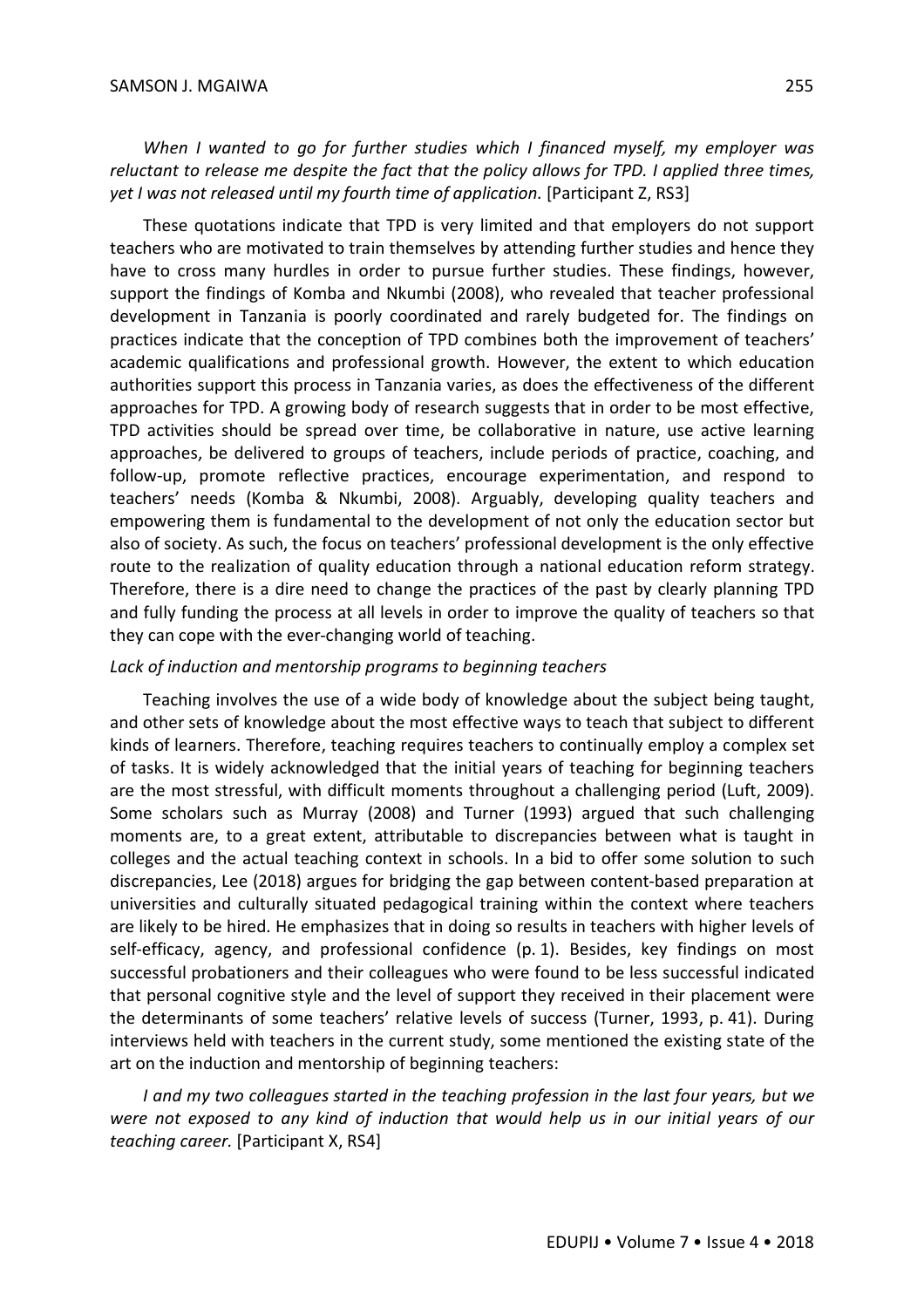*Although my classmate told me they had a kind of orientation for one day that focused on the basics of teaching and the school environment, at my school it was not the case. It is four years since I joined the teaching career, but I have received neither an induction nor any other form of training.* [Participant R, RS2]

These two quotations clearly indicate that there is less induction and mentoring support among beginning teachers in Tanzania, as evidenced by the current study. These findings may imply that teachers in Tanzania might be less efficacious in their career because of a lacking of essential induction and mentoring support during the early years of their teaching career. This is supported by the findings of a study by Turner (1993), who revealed a relationship between ineffective support of new teachers and low level success in their probationary year. Turner's findings have since found support from Lee (2018), who argues for the need to address the gap between what teachers learn as pedagogical content knowledge and the actual teaching environment through induction and mentoring, and that such programs can increase the levels of self-efficacy, agency, and confidence among beginning teachers. Further evidence indicates the a high proportion of teachers who either do not enter the profession after completing initial training, or who leave the profession after their first teaching post (Wong, 2004). Due to such observations, a number of countries have put in place comprehensive systems of support to help beginning teachers during their first years in the profession. For example, revealed the existence of induction programs to enhance teacher expertise, professional development, job satisfaction or retention rates for both beginning teachers and experienced teachers.

Realization of the need for induction for beginning teachers in England led to the UK Government initiating the Training and Development Agency to support the induction of New Teacher Educators (Murray, 2008). Conversely, there is a serious lack of induction programs for beginning teachers in Tanzania. Most beginning teachers enter the teaching profession without any form of induction program that would motivate them and make them committed to the job. During interviews with teachers in the current study, nine out of twelve interviewed teachers said that they had never received any induction during their early career. For example, two interviewees mentioned the following:

*I have worked for 13 years now, but when I reported to take up my new appointment as a teacher I did not receive any kind of induction program to orient me into the teaching career.* [Participant Y, RS3]

*Because I did not receive induction training, I couldn't know the extent to which an induction program could help, but I didn't receive any induction at the beginning of my career.* [Participant U, RS2]

Elements of an induction program can include; *mentoring,* which is essentially the allocation to each beginning teacher of an experienced teacher who is specifically trained as a mentor. As such, the mentor may provide both emotional and professional support, as well as guidance to beginning teachers. Another element may be a *peer network,* with input from educational experts for mutual support but also for the purposes of *peer learning and support* for the process of self-reflection that all teachers engage in (e.g., through the keeping of a journal). The induction process is important not only because it helps teachers to engage in effective teaching, but it also increases the retention of beginning teachers to the profession, improves their teaching performance, and promotes teachers' personal and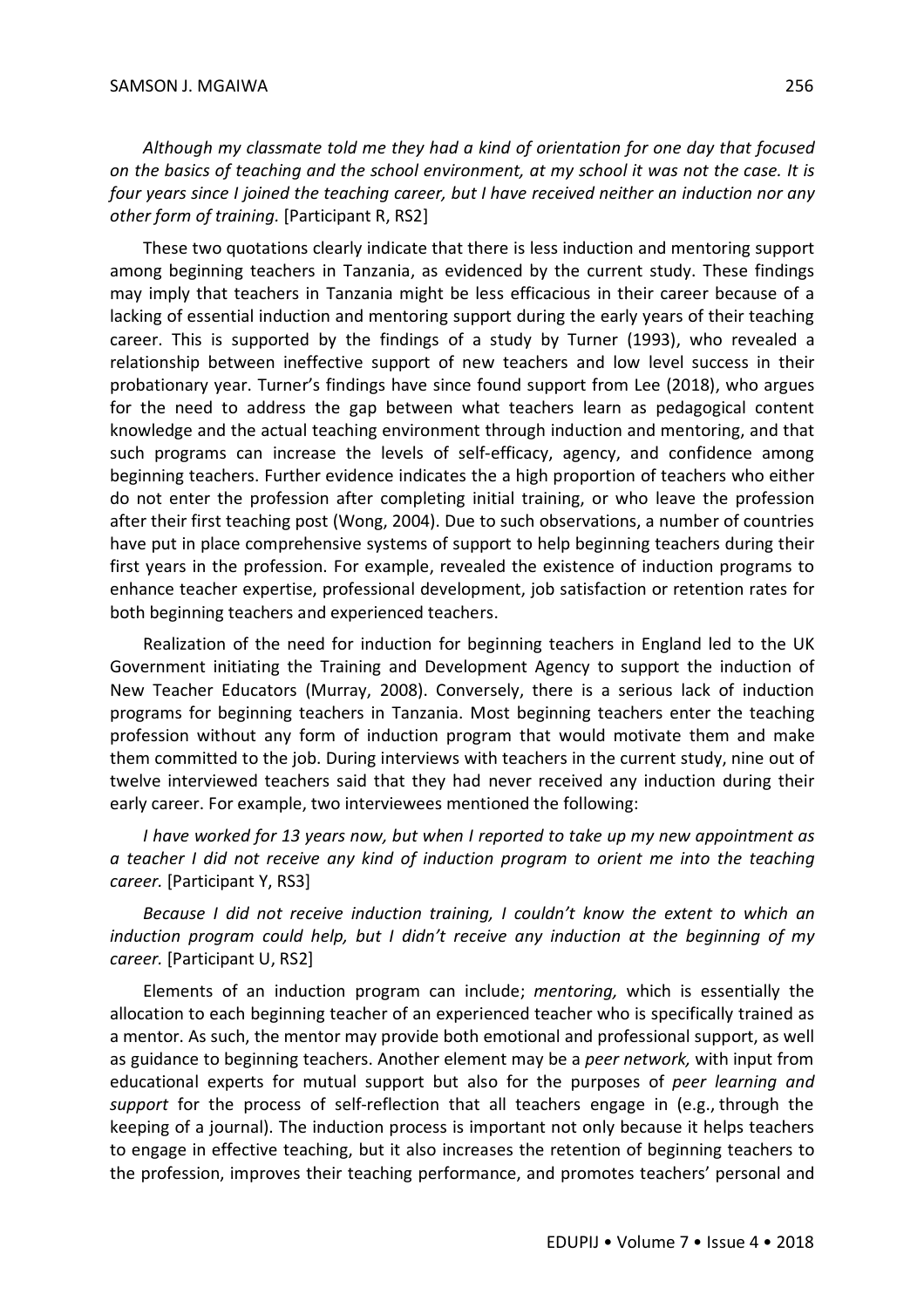professional well-being as it develops their identity and practical sense in teaching. However, despite this critical importance of mentorship of beginning teachers, there is no formal system of mentorship in Tanzania's education system for beginning teachers entering the teaching profession. For example, during interviews held with experienced and beginning teachers in the current study, it was evident that no formal mentorship programs supported beginning teachers. One interviewee stated the following regarding the state of the art of mentorship:

*Actually, mentorship in schools is not visible. I have worked for ten years now but I can evidence that I have not witnessed formal assignment of mentorship to me or my colleagues, or even to the beginning teachers that we receive regularly as posted for duty at our school.* [Participant Q, RS1]

This quotation implies that schools in Tanzania do not have formalized mentorship of early career teachers. As a consequence, beginning teachers find difficulty coping with the teaching career in their initial years.

#### *Poor quality of candidates who join teacher education*

The teaching profession in Tanzania, as in many other developing countries, has failed to attract the best qualified candidates. More often, teacher training colleges receive the medium, if not least, qualified candidates as compared to other professions. This argument finds support from Mosha (2012), who revealed that none of the candidates selected to join certificate teacher education program in 2011 in Tanzania had Division I passes. Less than 15% had Division II passes and the remaining 85% had weak passes of Division III and Division IV. This was similar to that of candidates selected for diploma and degree programs in education. Similarly, this observation was also supported by Anangisye (2010), who stated that it is usual to find students with Division 0 (zero) which is the lowest performance level in teacher training programs. Luwavi (2012) conducted a study at Butimba Teachers' College, which is one of the public diploma colleges in Tanzania. Luwavi found that more than twothirds of student teachers who were enrolled to a pursue diploma course in education between 2010/2011 and 2011/2012 had qualifications that were less than the minimum requirement; that being applicants had at least two principal passes and a subsidiary.

During interviews with in-service teachers and academics, some had the following to say:

*I joined a Diploma in Education program with a Division II in a science subject. To my surprise, some of tutors were puzzled as to why I joined for a Diploma in Education with such good qualifications instead of other more prestigious programs such as medical or science related fields.* [Participant T, RS2]

*…in fact, I did not find any college to accept me after my advanced secondary school results. My parents and other relatives felt very desperate for me and some said if you have failed even joining teaching, which profession do you think you can join?* [Participant V, RS3]

Another academic member of staff, when asked what he would consider as a pressing issue related to teacher education, mentioned the quality of candidates who joined teacher education, saying: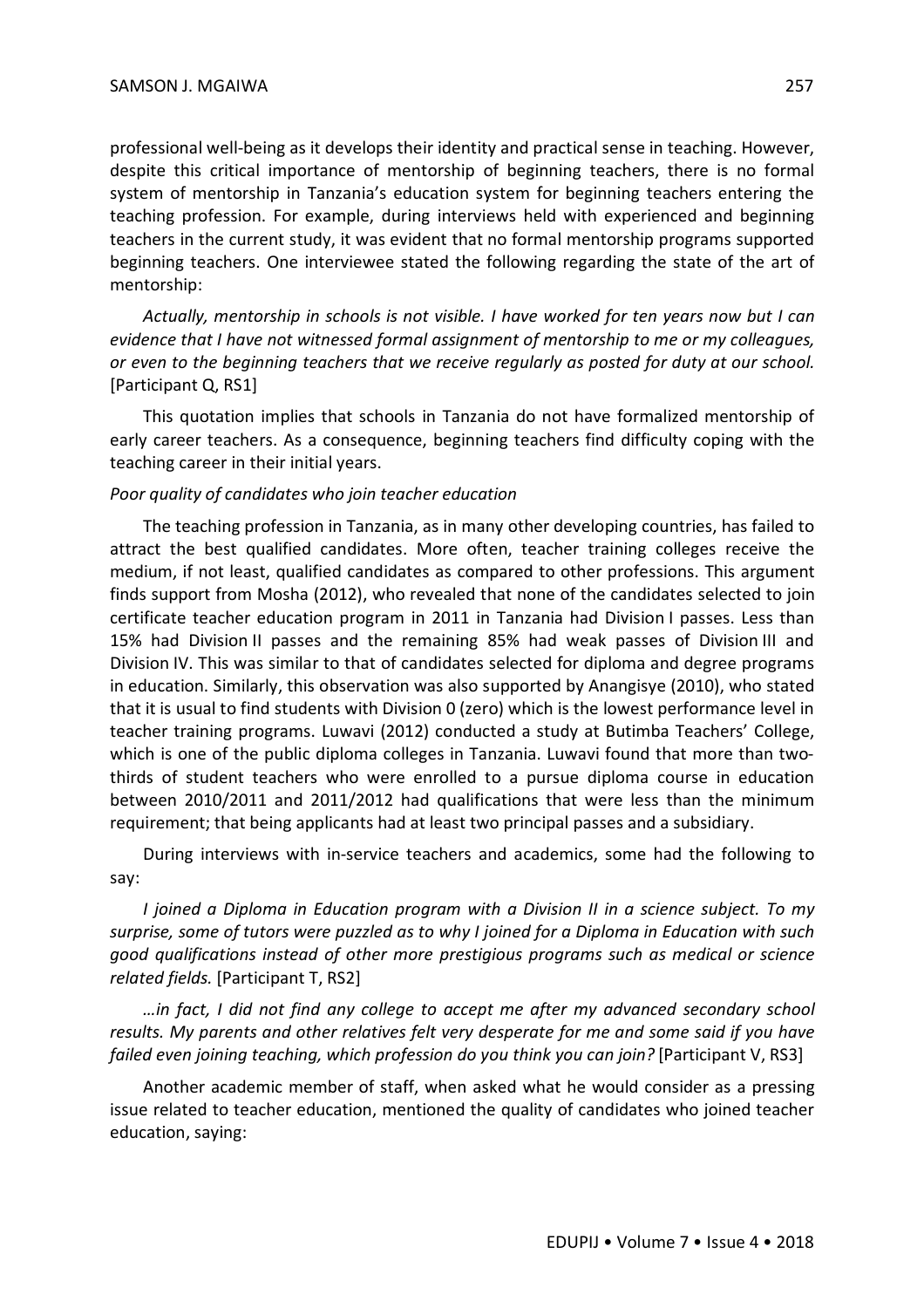*…some issues regarding teacher education are not openly debated, but actually, the quality of candidates who join teacher education is very poor at times. As universities, I would say that the candidates we admit are not all of the requisite quality. Although some may seem qualified in terms of grades as per the current official criteria, their ability indicates a lower quality because we see the actual ability when we teach and assess them in our examinations.* [Academic Staff, RS6]

These three quotations provide evidence on the practice of poor candidate selection for teacher education, and even teachers seem to surprised when they find a candidate with good qualifications joining a teacher education program. While some scholars such as Floden, Richmond, Drake, and Petchauer (2017) emphasized the significance in spanning the continuum of issues in teacher education, from assessments used for admission and graduation, to the nature and quality of professional support for beginning and experienced educators (p. 360), conversely, in Tanzania it appears commonplace to find that candidates who join teacher education are less qualified than those joining other professions. This might imply to affect the quality of education because, under normal circumstances, it is difficult for low academic level candidates to be trained as teachers and to produce excellent students. The poor quality of candidates is also evidenced by steps taken by the ministry of education to ban a Diploma in Education program which admitted less qualified students at the University of Dodoma. Although this situation has improved in recent years compared to the previous decade, arguably, the system cannot take less qualified candidates with little knowledge and then successfully train them to be quality teachers that can produce "A" class candidates that can be trained as medical practitioners, engineers or in other noble professionals of high repute. Most applicants take education as their last resort after failing to be admitted to a program of their interest. More often than not, candidates who join teacher training colleges simply do not aspire to be in the teaching profession, but rather join because their prior poor level of qualifications drove them towards teaching. In recent years and in particular those students joining university programs matching their interest were attributed to student loans offered to education students following the shortage of teachers in the country.

Sometimes, financial constraints force a majority of candidates from low income families into pursuing education programs due to costs being highly subsidized by the government in contrast with other courses. The strategy of governments subsidizing some training costs has also been used by countries such as China, Mongolia, and Nigeria in order to attract candidates to the teaching profession; with a target of them working in disadvantaged rural areas after graduation for a certain amount of time based on sponsorship contractual arrangements. In order to attract qualified, talented and competent candidates into the teaching profession, there is a need to revitalize the remuneration system and maintain the status of the teaching profession as it was in the past.

#### *Lack adequate use ICT in teacher education*

The development of science and technology has changed the teaching and learning environment. Scholars credit Information and Communication Technology (ICT) for its potential ability to the learning needs of individual students; promote equality of opportunity; offer high quality learning materials; and increase self-efficacy and independence of learning amongst students of all ages (p. 249). Nowadays, one cannot teach or learn the same way as happened decades ago. This is due to the rapid and multifaceted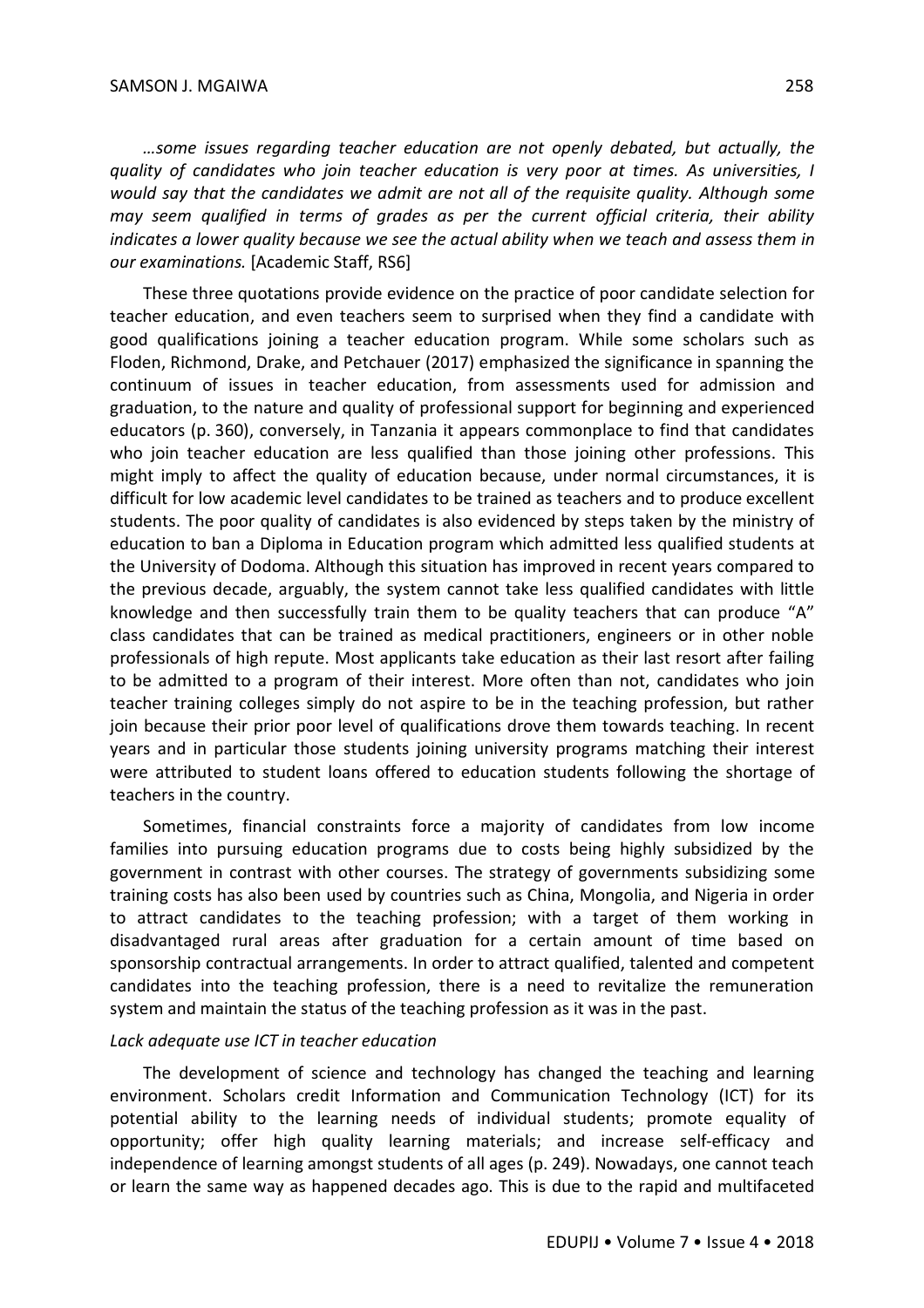changes brought about by ICTs that have had a strong influence on knowledge, teaching, and learning (UNESCO, 2011). Pupils themselves are changing and evolving as each decade passes. Therefore, based on these rapid changes, education provision must continuously adapt to the new generations of pupils in terms of information, communication, computers, and technology. For instance, the quick and wide usage of social media such as Facebook, Twitter, WhatsApp, and WeChat are developing. The critical question is to what extent do schools take into account the development of ICT and other technologies into teaching and learning? Schools have to mix presence and distance, to manage time and space for learning, to prepare pupils for lifelong e-Learning. However, a growing body of literature indicates that the state of the art for ICT infrastructure in Tanzanian schools and even in Tanzanian universities is poor and does not support student teaching and learning. For example, at the University of Dar es Salaam, despite the university policy of integrating ICT in its institutional transformational program since 2000, a decade later, Mtebe, Dachi, and Raphael (2011) noted that the ICT infrastructure was still one of the pressing challenges which curtailed course offerings through Open Distance eLearning (ODeL). These findings were similar to those of Leach, Ahmed, Makalima, and Power (2005), who found deficit in ICT infrastructure in the global south. Similarly, this situation was also revealed during the interviews held in the current study with college tutors and school teachers. For example, a couple of the interviewees said the following:

*It is difficult to say there is ICT infrastructure in schools. My school has only one computer which is used by the head of school and academic office for administrative matters. We don't have computer laboratories and even our skills to use ICT is inadequate among us because for now we don't have any teachers specializing in ICT at our school.* [Participant R, RS1]

*…the condition of ICT is horrible; look here, this school has 23 teachers in total, but only two own personal laptops, yet the school has two computers, one for the head of school and another is used for academic matters by the academic office. Indeed, our students have neither a computer laboratory nor any ICT facility for them to learn how to teach using ICT. We just teach by theory.* [Participant W, RS4]

An interview conducted in a teacher college also reflected a similar trend. For example, one of the tutors interviewed had the following to say regarding the condition of ICT at her college:

*Yeah, …our college has some ICT infrastructure, including a computer laboratory, although it is inadequate; but worse is that we don't have Internet connection because of an inability to pay for the bewitch we are supposed to use.* [Tutor, RS7].

These quotations convincingly show that the availability and usage of ICT facilities to be a critical problem in need of immediate attention. This situation might imply that teachers in Tanzania are not only lacking computers in their schools, but also the necessary skills to use ICT facilities. Therefore, the Government of Tanzania needs to urgently realign its position in availing necessary school facilities including ICT to schools. Although some years back the Ministry of Education Science and Technology (MoEST), with support from the Swedish International Development Cooperation Agency (SIDA), initiated a program to introduce ICT to teachers' colleges in 2005, its effectiveness has been constrained by a lack of ICT facilities. The program aimed at improving the quality of teacher education by using ICTs to improve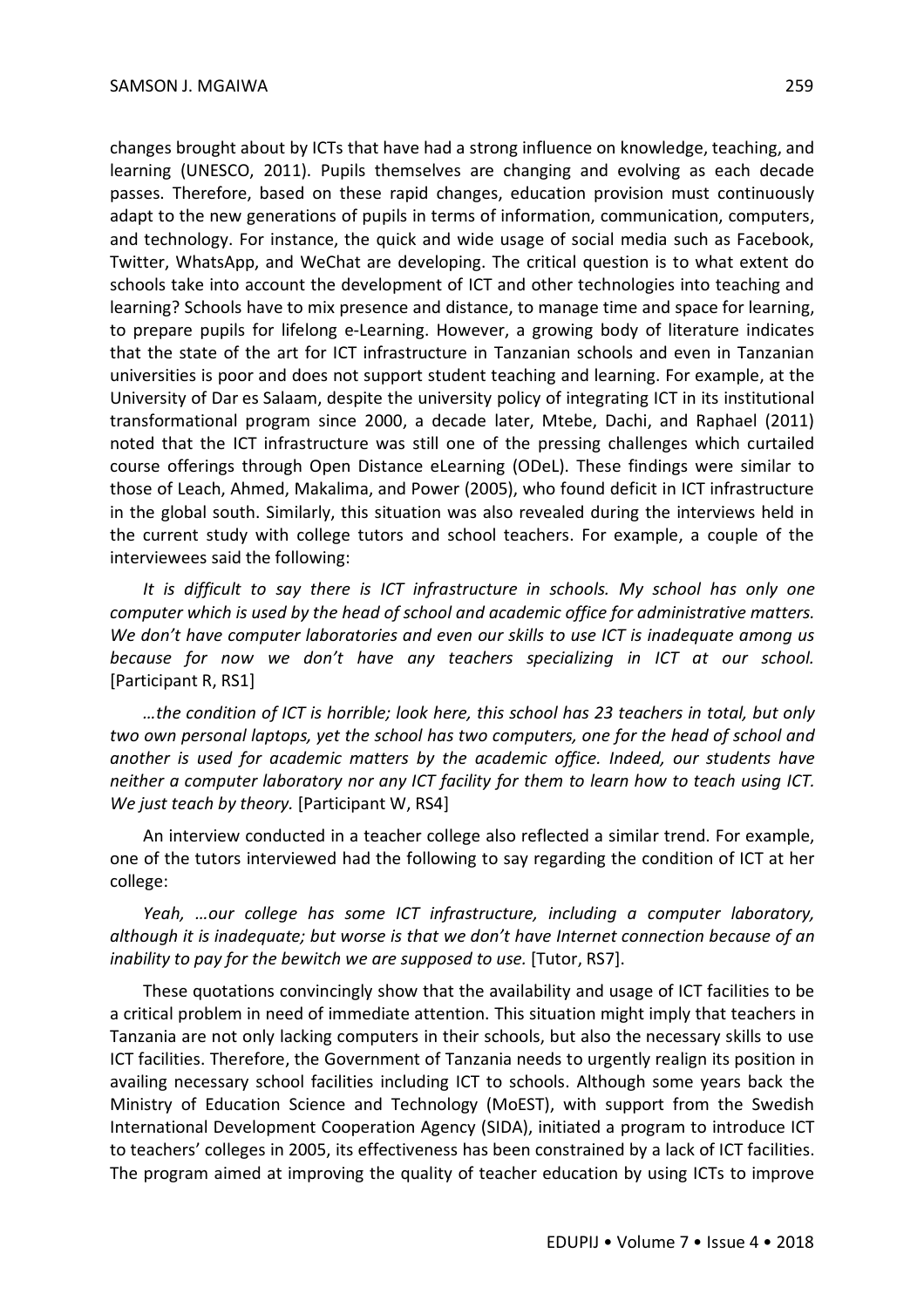both pre-service and in-service teacher education, but in reality this was without the necessary support of ICT facilities. Implementation of the project helped college tutors and student teachers to develop basic ICT knowledge and skills that could assist them in facilitating student learning, but only if the facilities could be availed (Ministry of Education and Vocational Training [MoEVT], 2010b). However equipping teachers with ICT knowledge and skills is meaningless if the schools in which they to work have no ICT infrastructure. For the current state of the world of science and technology, equipping teachers with ICT and developing ICT infrastructure is unavoidable for a country that wants to improve its education system and graduate from ignorance. Therefore, ICT in education should be a government priority, and Tanzania must take the opportunity to learn from developed countries' experience of establishing ICT infrastructure in schools, both rural and urban.

#### *Acute shortage of qualified and competent teachers*

Tanzania has faced an acute shortage of well-qualified and competent teachers for a long time, and particularly in the past 15 years after the start of the Education Sector Development program (ESDP). There is no doubt that teachers are indispensable constituents to student achievement. However, this component has not been taken seriously in Tanzania because some schools, and some community secondary schools in particular, have been reported to operate with just two or three teachers. There is another well-known nightmare of countenancing Sixth Form leavers and some with weak performance levels to serve as secondary school teachers. This indicates the low value and short-sighted vision accorded to the teaching profession. It is important to note that the persistent acute shortage of teachers Tanzania has been facing for the past decade cannot warrant the recruitment of just anybody as a classroom teacher. It should be noted from the onset that teaching is not a profession for those without training, but rather it is a noble profession that needs thoughtful selection, training, continuous professional development, mentoring and commitment to the profession. As people, teachers are pivotal to the development of an educated society, and may equally ruin it or develop it. The late Nyerere once said;

Those who have responsibility to work with the young have a power which is second to none…the assumption that teachers are not powerful is one of the biggest fallacies in our society. For teachers can make or ruin our society. It is not the power of man with a gun; it is not a power that which can be seen by the fool. But it is the power to decide whether service or self shall be the dominant motive in Tanzania of 1990 and thereafter (Dachi, 2012).

During interviews with participants in the current study, several interviewees mentioned a shortage of teachers, especially in science subjects: For instance, one noted that:

*Shortage of teachers, especially science teachers, is a concern for many schools. We normally realize this concern during teaching practice, because most of the schools want us to send them novice science teachers because of the acute shortage they face.* [Tutor, RS7]

This quotation implies that the shortage of teachers in Tanzania is a critical problem, and particularly with science teachers. As such, this acute shortage has been sometimes perpetuated by unequal distribution of teachers between rural and urban areas. Nationally, the number of teachers has increased 26.3%, up from 107,111 to 135,318. However, the proportion of less qualified teachers has risen. The focus, while implementing the PEDP, has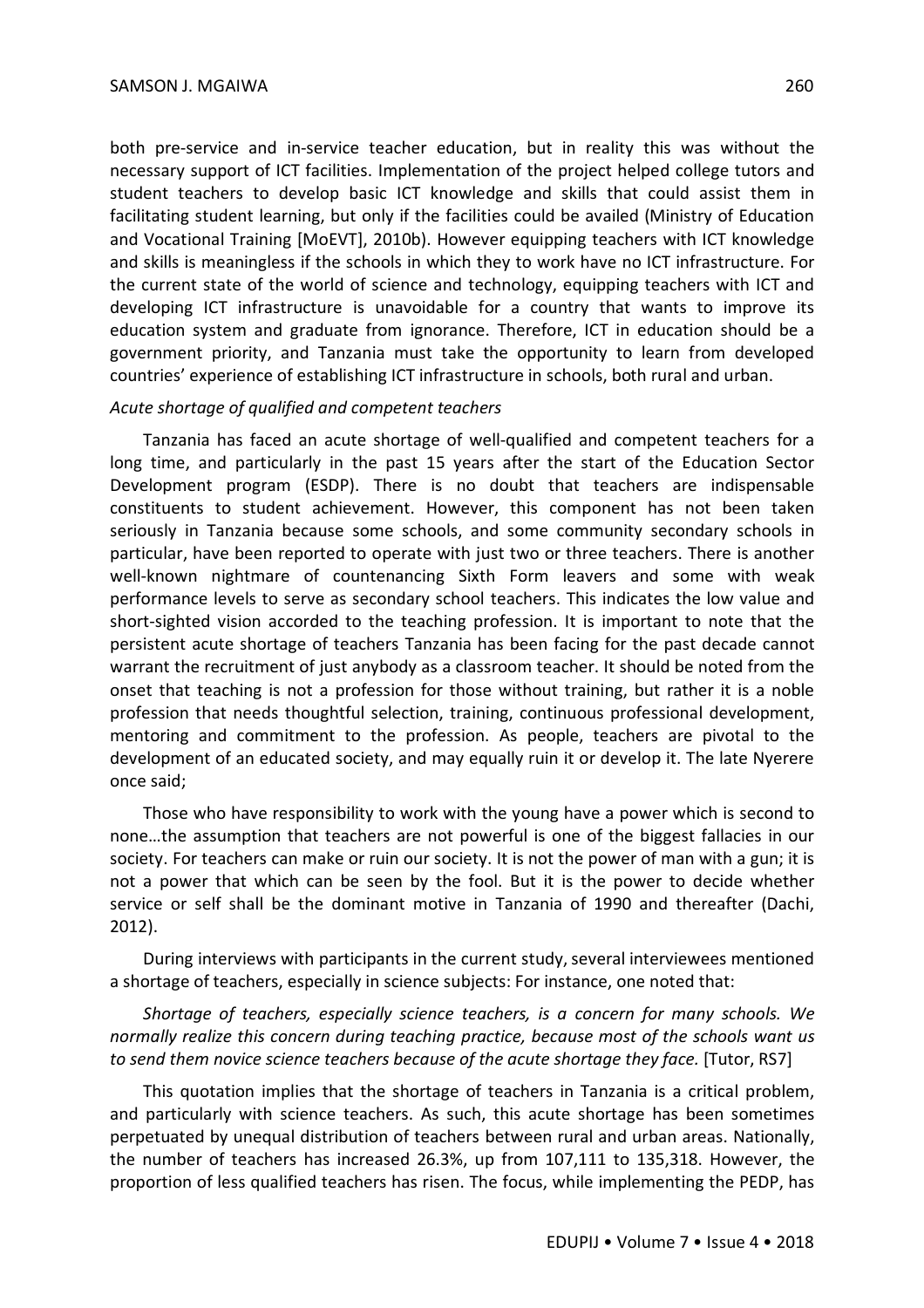been on better conditions at the school level, and less on the content or pedagogic capacities of teachers. This was commented on the PEDP Reviews of 2003 and 2004. For instance, "the teaching and learning process needs to be transformed to become participatory, interactive, gender-sensitive, child-focused in safe and supportive school environments" (Davidson, 2004, p. 19).

## **Conclusion**

In improving the workforce quality in Tanzania and revitalizing the quality of education at all levels, this paper has been based on the premise that it is imperative to undertake a systematic analysis of the issues currently emerging and seemingly undermining the quality of teacher education, and subsequently the quality of education. The paper has established several emerging fundamental issues namely: Lack of specific policy for teacher education; lack of continuing professional development; lack of National Qualification Framework for Teacher education; lack of autonomous teacher regulatory body; inadequate ICT in teacher education; and, poor quality of candidates joining teacher education. In view of these findings, this paper concludes that any initiative aimed at revitalizing education in Tanzania should put teacher education at center stage, because it is critical to have a wide scoping understanding of teacher education issues prior to coming up with appropriate concrete solutions. As such, given the conversed emerging fundamental issues seemingly to surround teacher education, it is also fair to conclude that teacher education in Tanzania is currently surrounded in jeopardy, with issues affecting the health of the national education system. Therefore, these issues call for immediate attention and for examination in order to progress towards a quality education system.

This paper recommends that it is essential to raise the status of the teaching profession to a level at which it attracts the best qualified applicants to join the teaching profession. With the current socially devaluated status of the teaching profession, coupled with its low remuneration, it is almost impossible to improve the quality of the teaching workforce and attract the best and most talented candidates in the teaching cadre. Therefore, there is a dire need to revive the status of the teaching profession by revitalizing the remuneration and incentivization systems so as to attract the best into the profession. This requires several steps, including the political will to recognize and adequately increase motivation and thereby make teachers more satisfied with the profession.

Harnessing rapidly developing technologies (i.e., ICTs) in teacher education is also important in order to provide maximum learning opportunities for student teachers, especially those in remote areas of Tanzania, where conventional resources such as libraries are impossible to adequately resource. Generally speaking, schools in Tanzania have limited ICT infrastructure and are not connected to networks although it is well-known that there are many excellent examples of success stories in teaching with ICT, but schools are not really prepared for digital education. Therefore, because learning in a digital society brings about new challenges for schools, and since pupils will now be digital natives, the Government of Tanzania and its schools should find immediate ways to address these challenges so that students and teachers can engage effectively in teaching and learning without issues that unnecessarily curtail the process. The quality of the teaching force also requires immediate attention. With the over-expansion of primary and secondary schooling enrolment in the past decade, the demand for teachers has significantly increased.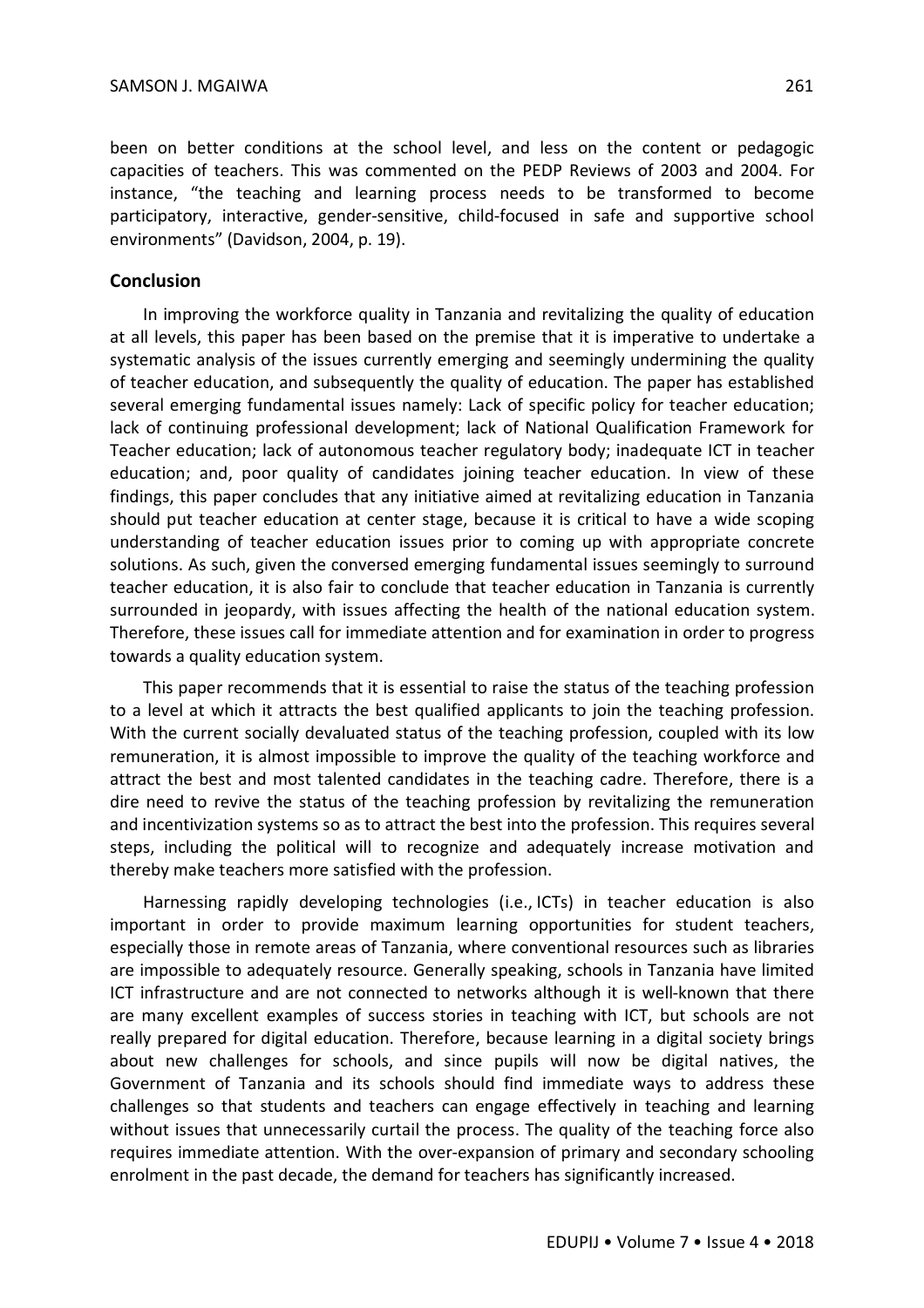## **References**

- Anangisye, W. A. L. (2010). Genesis, developments, practices, and problems of teacher training: The experience from Tanzania. In K. Karras & C. C. Wolhuter (Eds.), *International Handbook of Teachers Education World-wide* (pp. 899-920). Athens: Atrapos Editions.
- Ball, S. J. (1998). Big Policies/Small World: An introduction to international perspectives in education policy. *Comparative Education, 34*(2), 119-130.
- Bowen, G. A. (2009). Document analysis as a qualitative research method. *Qualitative Research Journal, 9*(2), 27-40.
- Braun, V., & Clarke, V. (2006). Using thematic analysis in psychology. *Qualitative Research in Psychology, 3*(2), 77-101.
- Davidson, E. (2004). *The Progress of the Primary Education Development Plan (PEDP) in Tanzania: 2002-2004.* Retrieved from http://hakielimu.org/files/publications/document71progress\_pedp\_en.pdf.
- Floden, R. E., Richmond, G., Drake, C., & Petchauer, E. (2017). How Teacher Education Can Elevate Teacher Quality: Evidence From Research. *Journal of Teacher Education, 68*(4), 360-362.
- Goodwin, A. L., Smith, L., Souto-Manning, M., Cheruvu, R., Tan, M. Y., Reed, R., & Taveras, L. (2014). What Should Teacher Educators Know and Be Able to Do? Perspectives From Practicing Teacher Educators. *Journal of Teacher Education, 65*(4), 284-302.
- Hardman, F., Ackers, J., Abrishamian, N., & O'Sullivan, M. (2011). Developing a systemic approach to teacher education in sub-Saharan Africa: emerging lessons from Kenya, Tanzania and Uganda. *Compare: A Journal of Comparative and International Education, 41*(5), 669-683.
- Izuagba, A. C., & Obiefuna, C. A. (2005). *Issues and trends in teacher education*. Owerri: Cel-Bez Publishing.
- Kitta, S., & Fussy, D. S. (2013). Bottlenecks in Preparation of Quality Teachers in Tanzania *Time Journals of Arts and Educational Research, 1*(5).
- Komba, W. L., & Nkumbi, E. (2008). Teacher Professional Development in Tanzania: Perceptions and Practices. *Journal of International Cooperation in Education, 11*(3), 67-83.
- Leach, J., Ahmed, A., Makalima, S., & Power, T. (2005). *DEEP Impact: An investigation of the use of information and communication technologies for teacher education in the global south*. London, UK: Department for International Development (DFID).
- Lee, R. E. (2018). Breaking Down Barriers and Building Bridges: Transformative Practices in Community- and School-Based Urban Teacher Preparation. *Journal of Teacher Education, 69*(2), 118-126.
- Luft, J. A. (2009). Beginning Secondary Science Teachers in Different Induction Programmes: The first year of teaching. *International Journal of Science Education, 31*(17), 2355- 2384.
- Luwavi, E. (2012). *Diploma teacher education and preparation of high quality teachers in Tanzania* (Master's thesis). University of Dar es Salaam, Dar es Salaam.
- Mgaiwa, S. J. (2018). Operationalising Quality Assurance Processes in Tanzanian Higher Education: Academics' Perceptions from Selected Private Universities. *Creative Education, 9*(6), 901-918.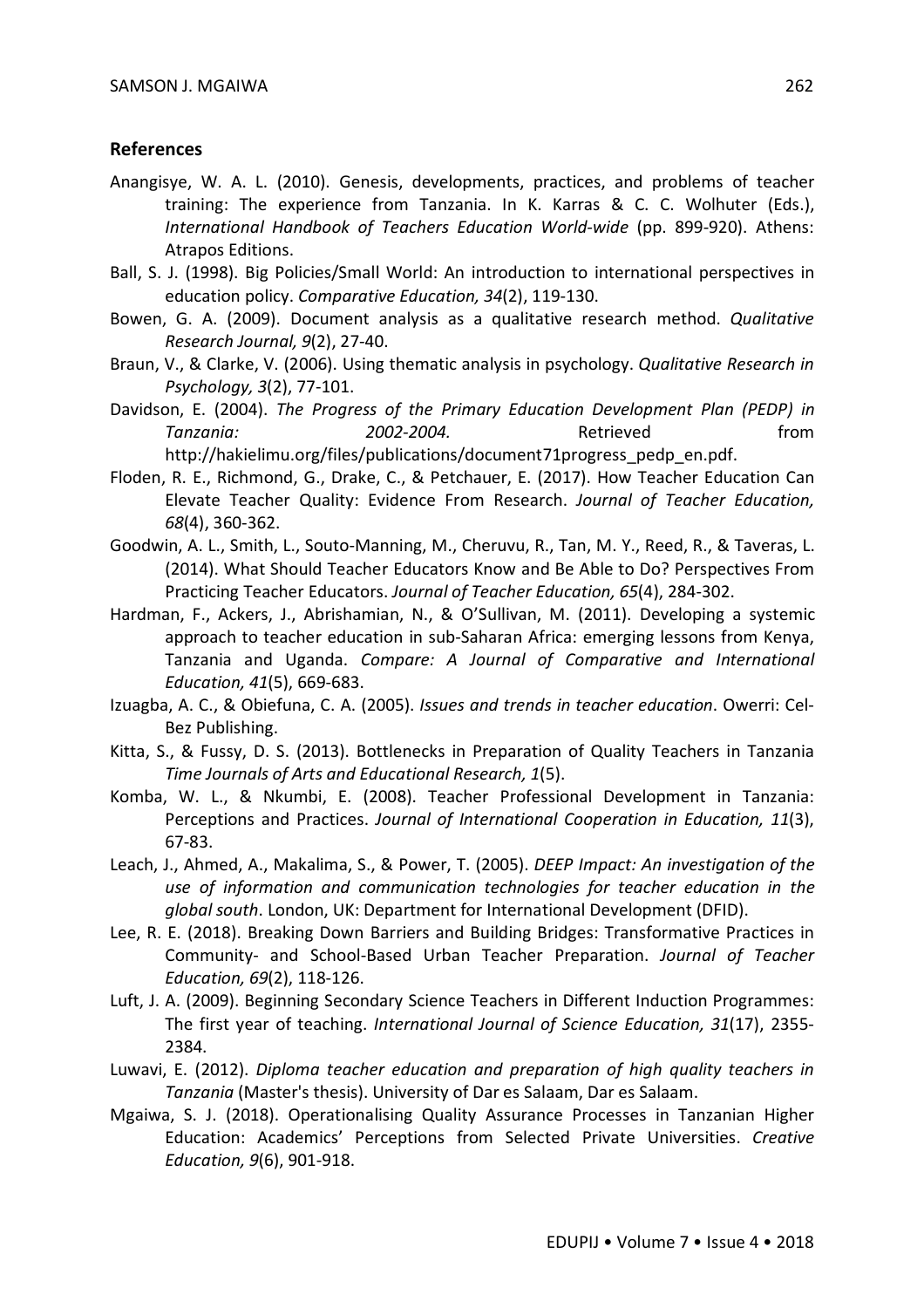- Mgaiwa, S. J., & Ishengoma, J. M. (2017). Institutional Constraints Affecting Quality Assurance Processes in Tanzanian Universities. *Journal of Higher Education in Africa, 15*(1), 57-67.
- Milinga, J. R. (2016). Enhancing Teacher Preparation for Inclusion in Universities and University Colleges in Tanzania through Prosocial Education. *Turkish Journal of Teacher Education, 5*(2), 127-144.
- Ministry of Education and Vocational Training [MoEVT]. (2010a). *Education Directorates: Teacher Education Department* Dar es Salaam: Ministry of Education and Vocational Training Retrieved from http://www.moe.go.tz/ted/ted.html
- Ministry of Education and Vocational Training [MoEVT]. (2010b). *WAKUTE Project. [MoEVT Project]*. Dar es Salaam: Ministry of Education and Vocational Training. Retrieved from Retrieved April 22, 2012 from Project website http://www.teachers.or.tz/index.htm
- Mosha, H. J. (2006). *Capacity of school management for Teacher Professional Development in Tanzania. In Address.* Paper presented at the The Role of universities in promoting basic education in Tanzania, Millennium Towers Hotel-Dar es Salaam, Tanzania.
- Mosha, H. J. (2012). *New Horizons in Teacher education in Tanzania.* Paper presented at the National conference on Education, Kunduchi Beach resort, Dar es Salaam.
- Mtebe, J. S., Dachi, H., & Raphael, C. (2011). Integrating ICT into teaching and learning at the University of Dar es Salaam. *Distance Education, 32*(2), 289-294.
- Murray, J. (2008). Teacher educators' induction into Higher Education: work-based learning in the micro communities of teacher education. *European Journal of Teacher Education, 31*(2), 117-133.
- Nakpodia, E. D., & Urien, J. (2011). Teacher education in Nigeria: Challenges to educational administrators in the 21st Century. *The Social Sciences, 6*(5), 350-356.
- Oluoch, E. T. (2006). *Policy Choices in Secondary Education in Africa: Challenges Seen from Different Perspectives in an African country. A Case Study of Tanzania Mainland as Seen by Tanzania Teachers' Union (TTU)*. Paper presented at the Launch Seminar of the Norwegian Post-primary education Program for Africa (NPED) Volsenasen Culture and Conference Hotel Oslo, Norway. Retrieved April 10, 2012, from www.lins.no/events/NPEF06Presentations/Ezekiah%20Oluoch-1.doc
- Oyekan, S. O. (2002). *Foundations of teacher education*. Ondo: Ebun-Ola.
- Richmond, G., & Floden, R. E. (2017). Leveraging Research for Teacher Education Policy, Design, and Practice. *Journal of Teacher Education, 69*(1), 4-6.
- Schwille, J., Dembele, M., & Schubert, J. (2007). *Global Perspectives on Teacher Learning: Improving Policy and Practice*. Paris: UNESCO International Institute for Education Planning.
- Sifuna, D. N. (2007). The challenge of increasing access and improving quality: An analysis of universal primary education interventions in Kenya and Tanzania since the 1970s. *International Review of Education, 53*(5-6), 687-699.
- Soko, M. (2012). *Trends in teacher education in Tanzania: The role of donor-funded initiatives in teacher education.* Paper presented at the The 5th QEC Blue Pearl Hotel Ubungo Plaza, Dar es Salaam.
- Sumra, S., & Rajani, R. (2006, September). *Secondary education in Tanzania: Key policy challenges. .* Paper presented at the Norwegian Post-Primary Education Fund for Africa (NPEF) Seminar, Oslo, Norway.